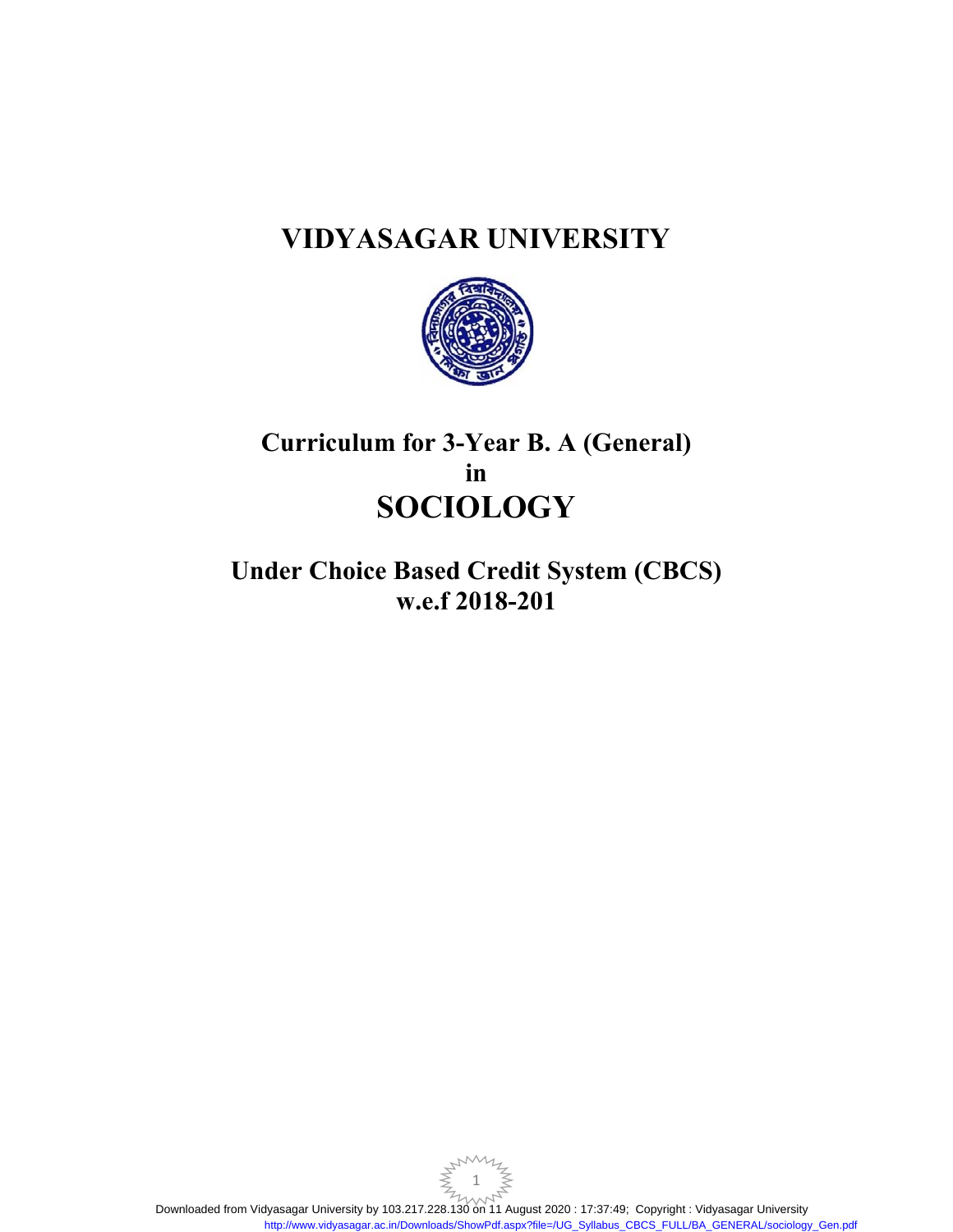#### **VIDYASAGAR UNIVERSITY BA (General) in Sociology [Choice Based Credit System]**

| Year         | <b>Semester</b> | Course<br><b>Type</b> | Course<br>Code | <b>CHUICE DASCU CTEUIL SYSTEM!</b><br><b>Course Title</b> | <b>Credit</b>  | $L-T-P$     | <b>Marks</b> |            |              |
|--------------|-----------------|-----------------------|----------------|-----------------------------------------------------------|----------------|-------------|--------------|------------|--------------|
| $\mathbf{1}$ | I               |                       |                | <b>SEMESTER-I</b>                                         |                |             | CA           | <b>ESE</b> | <b>TOTAL</b> |
|              |                 | Core-1<br>$(DSC-1A)$  |                | Introduction to Sociology                                 | 6              | $5 - 1 - 0$ | 15           | 60         | 75           |
|              |                 | Core-2<br>$(DSC-2A)$  |                | Other Discipline (Discipline-2)/TBD                       | 6              |             | 15           | 60         | 75           |
|              |                 | AECC-1<br>(Core)      |                | English-I                                                 | 6              | $5 - 1 - 0$ | 15           | 60         | 75           |
|              |                 | AECC-1<br>(Elective)  |                | English/MIL                                               | $\overline{c}$ | $1 - 1 - 0$ | 10           | 40         | 50           |
|              |                 |                       |                | Semester - I : Total                                      | 20             |             |              |            | 275          |
|              |                 |                       |                | <b>SEMESTER-II</b>                                        |                |             |              |            |              |
|              | $\mathbf{I}$    | Core-3<br>$(DSC-1B)$  |                | Sociology of India                                        | 6              | $5 - 1 - 0$ | 15           | 60         | 75           |
|              |                 | Core-4<br>$(DSC-2B)$  |                | Other Discipline (Discipline-2)/TBD                       | 6              |             | 15           | 60         | 75           |
|              |                 | AECC-2<br>(Core)      |                | $MIL - I$                                                 | 6              | $5 - 1 - 0$ | 15           | 60         | 75           |
|              |                 | AECC-2<br>(Elective)  |                | <b>Environmental Studies</b>                              | 4              |             | 20           | 80         | 100          |
|              |                 |                       |                | Semester - 2 : Total                                      | 22             |             |              |            | 325          |

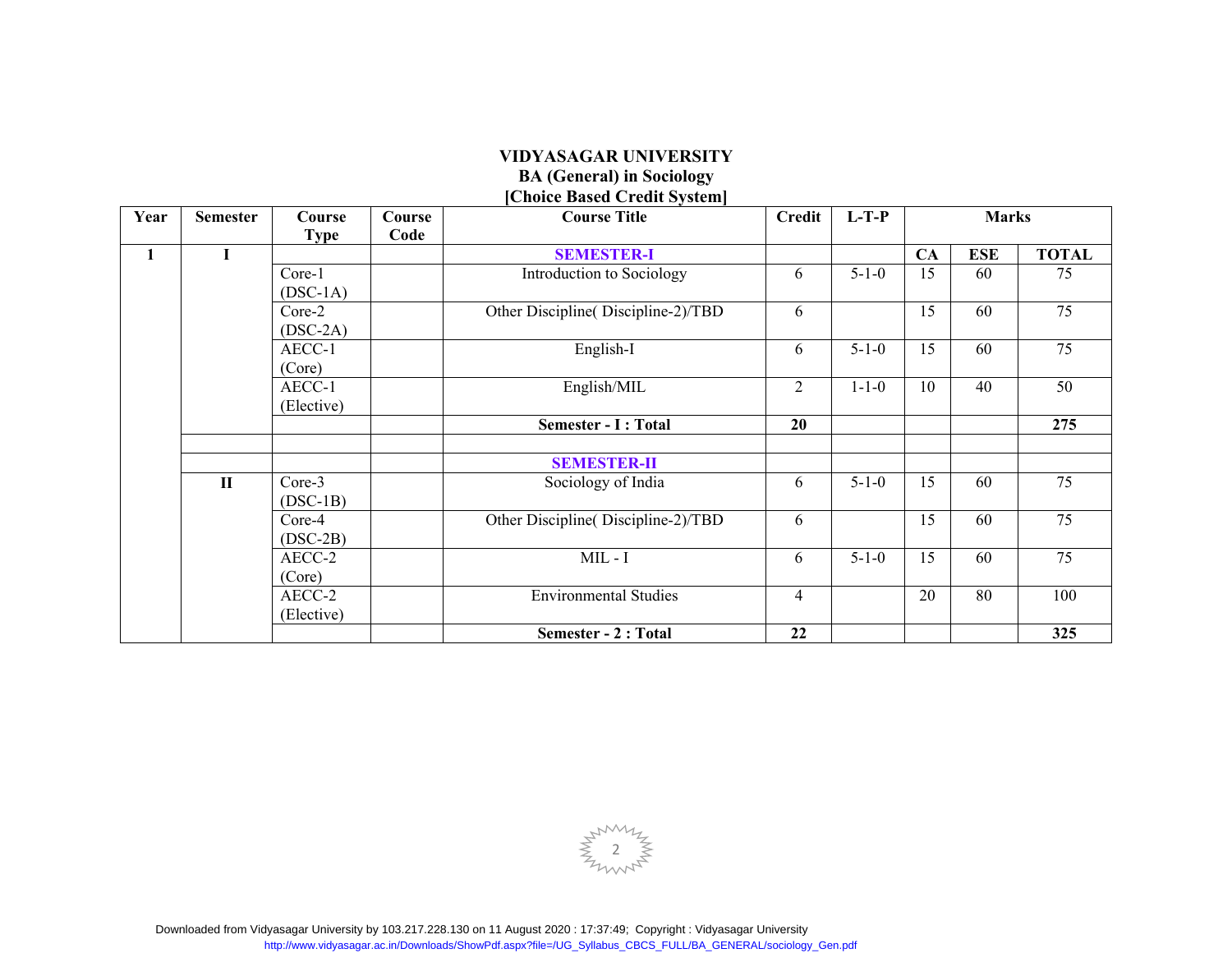| Year           | <b>Semester</b> | Course      | Course | <b>Course Title</b>                         | <b>Credit</b>  | $L-T-P$     | <b>Marks</b> |            |              |
|----------------|-----------------|-------------|--------|---------------------------------------------|----------------|-------------|--------------|------------|--------------|
|                |                 | <b>Type</b> | Code   |                                             |                |             |              |            |              |
| $\overline{2}$ | $\mathbf{III}$  |             |        | <b>SEMESTER-III</b>                         |                |             | <b>CA</b>    | <b>ESE</b> | <b>TOTAL</b> |
|                |                 | Core-5      |        | Sociological Theories                       | 6              | $5 - 1 - 0$ | 15           | 60         | 75           |
|                |                 | $(DSC-1C)$  |        |                                             |                |             |              |            |              |
|                |                 | Core-6      |        | Other Discipline(Discipline-2)/TBD          | 6              |             | 15           | 60         | 75           |
|                |                 | $(DSC-2C)$  |        |                                             |                |             |              |            |              |
|                |                 | AECC-3      |        | English-II                                  | 6              | $5 - 1 - 0$ | 15           | 60         | 75           |
|                |                 | (Core)      |        |                                             |                |             |              |            |              |
|                |                 | $SEC-1$     |        | SEC-1: Techniques of Social Research Or     | $\overline{2}$ | $1 - 1 - 0$ | 10           | 40         | 50           |
|                |                 |             |        | SEC-1:Framing Questionnaire and Conducting  |                |             |              |            |              |
|                |                 |             |        | Interview                                   |                |             |              |            |              |
|                |                 |             |        | Semester - 3 : Total                        | 20             |             |              |            | 275          |
|                |                 |             |        |                                             |                |             |              |            |              |
|                |                 |             |        | <b>SEMESTER-IV</b>                          |                |             |              |            |              |
|                | IV              | Core-7      |        | Methods of Sociological Enquiry             | 6              | $5 - 1 - 0$ | 15           | 60         | 75           |
|                |                 | $(DSC-1D)$  |        |                                             |                |             |              |            |              |
|                |                 | $Core-8$    |        | Other Discipline(Discipline-2)/TBD          | 6              |             | 15           | 60         | 75           |
|                |                 | $(DSC-2D)$  |        |                                             |                |             |              |            |              |
|                |                 | AECC-4      |        | $MIL - II$                                  | 6              | $5 - 1 - 0$ | 15           | 60         | 75           |
|                |                 | (Core)      |        |                                             |                |             |              |            |              |
|                |                 | SEC-2       |        | SEC-2: Counseling $Or$                      | $\overline{2}$ | $1 - 1 - 0$ | 10           | 40         | 50           |
|                |                 |             |        | SEC-2: Handling Data: Coding and Tabulation |                |             |              |            |              |
|                |                 |             |        | <b>Semester - 4: Total</b>                  | 20             |             |              |            | 275          |

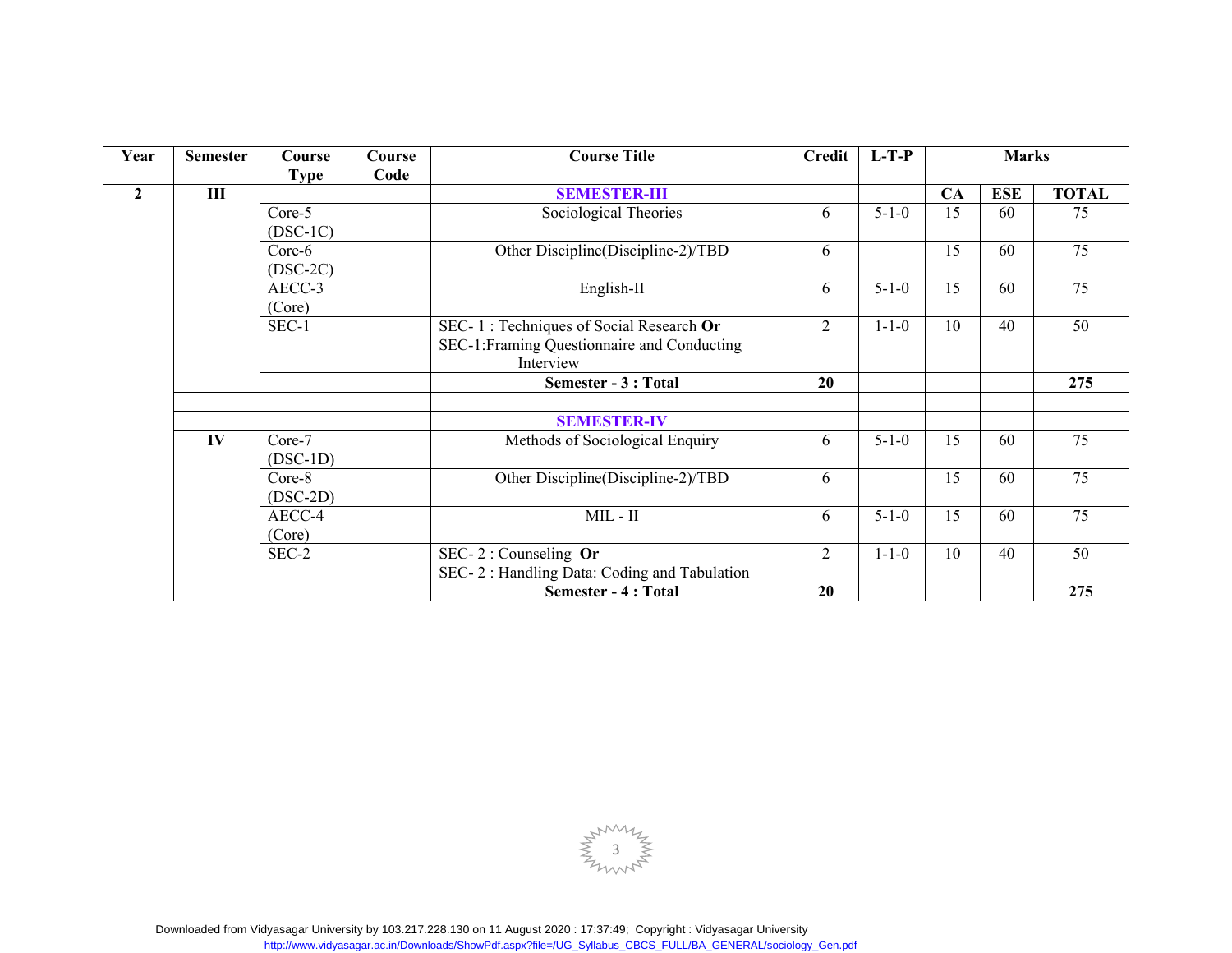| Year                    | <b>Semester</b> | Course   | Course | <b>Course Title</b>                        | Credit | $L-T-P$     | <b>Marks</b> |            |              |
|-------------------------|-----------------|----------|--------|--------------------------------------------|--------|-------------|--------------|------------|--------------|
|                         |                 | Type     | Code   |                                            |        |             |              |            |              |
| $\overline{\mathbf{3}}$ | V               |          |        | <b>SEMESTER-V</b>                          |        |             | CA           | <b>ESE</b> | <b>TOTAL</b> |
|                         |                 | DSE-1A   |        | Any one from discipline -1                 | 6      | $5 - 1 - 0$ | 15           | 60         | 75           |
|                         |                 | DSE-2A   |        | Other Discipline (Discipline -2) / TBD     | 6      |             | 15           | 60         | 75           |
|                         |                 | $GE-1$   |        | <b>TBD</b>                                 | 6      |             | 15           | 60         | 75           |
|                         |                 | SEC-3    |        | SEC 3 : Gender Sensitization Or            | 2      | $1 - 1 - 0$ | 10           | 40         | 50           |
|                         |                 |          |        | SEC 3 : Theory and Practice of Development |        |             |              |            |              |
|                         |                 |          |        | Semester - 5 : Total                       | 20     |             |              |            | 275          |
|                         |                 |          |        |                                            |        |             |              |            |              |
|                         |                 |          |        | <b>SEMESTER-VI</b>                         |        |             |              |            |              |
|                         | VI              | $DSE-1B$ |        | Any one from discipline -1                 | 6      | $5 - 1 - 0$ | 15           | 60         | 75           |
|                         |                 | DSE-2B   |        | Other Discipline (Discipline -2) / TBD     | 6      |             | 15           | 60         | 75           |
|                         |                 | $GE-2$   |        | <b>TBD</b>                                 | 6      |             | 15           | 60         | 75           |
|                         |                 | SEC-4    |        | SEC- 4: Society through the Visual Or      | 2      | $1 - 1 - 0$ | 10           | 40         | 50           |
|                         |                 |          |        | SEC- 4: Project Report Writing             |        |             |              |            |              |
|                         |                 |          |        | Semester - 6 : Total                       | 20     |             |              |            | 275          |
|                         |                 |          |        |                                            |        |             |              |            |              |
|                         |                 |          |        | Total in all semester:                     | 122    |             |              |            | 1700         |

**CC** = Core Course , **AECC** = Ability Enhancement Compulsory Course , **GE** = Generic Elective , **SEC** = Skill Enhancement Course , **DSE** = Discipline Specific Elective , **CA**= Continuous Assessment , **ESE**= End Semester Examination , **TBD**=To be decided , **CT** = Core Theory, **CP**=Core Practical , **L** <sup>=</sup> Lecture, **T** = Tutorial ,**P** = Practical , **MI**L = Modern Indian Language , **ENV**S = Environmental Studies ,

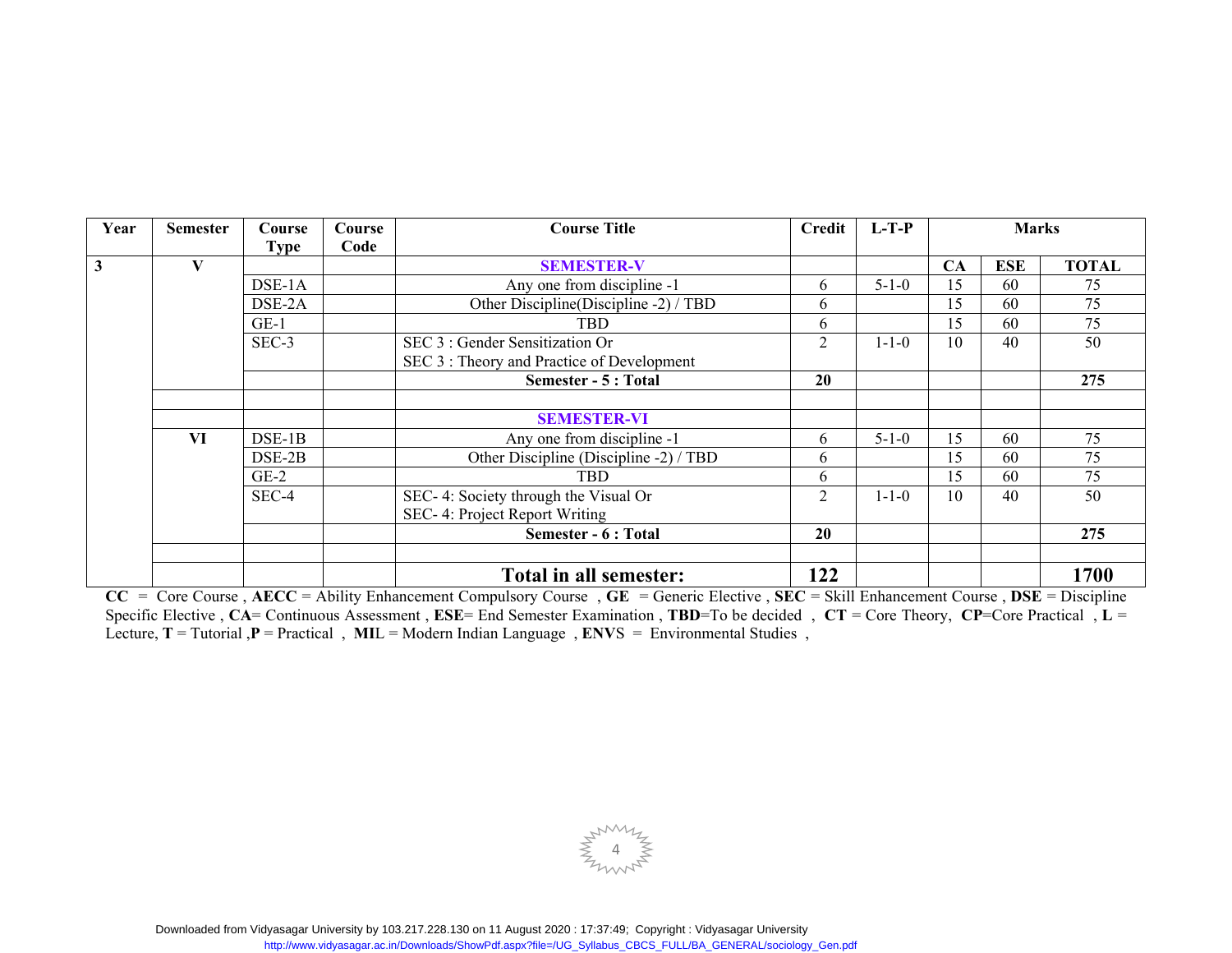# *List of Core Courses and Electives*  **Core Course (CC)**

**DSC-1A (CC-1): Introduction to Sociology DSC-1B (CC-2): Sociology of India DSC-1C (CC-3): Sociological Theories DSC-1D (CC-4): Methods of Sociological Enquiry**

**Discipline Specific Electives (DSE)** 

- **DSE- 1 : Religion and Society**
- **Or**
- **DSE-1 : Social Stratification**
- **DSE- 2 : Marriage, Family and Kinship**

**Or** 

**DSE – 2: Gender and Sexuality** 

# **Skill Enhancement Course (SEC)**

**SEC- 1 : Techniques of Social Research** 

**Or** 

- **SEC- 1 : Framing Questionnaire and Conducting Interview**
- **SEC- 2 : Counseling**
- **Or**
- **SEC- 2 : Handling Data: Coding and Tabulation**
- **SEC 3 : Gender Sensitization**
- **Or**
- **SEC 3 : Theory and Practice of Development**
- **SEC- 4: Society through the Visual**

**Or** 

**SEC- 4: Project Report Writing** 

# *Generic Elective(GE)*

# *[Interdisciplinary for other department]*

- **GE- 1 : Invitation to Sociology I**
- **Or GE-1: Methods of Sociological Enquiry**
- **Or**
- **GE- 1 : Western Sociological Thought I**
- **GE-2 : Introduction to Sociology**
- **Or**
- **GE-2: Sociology of India**
- **Or**
- **GE-2 : Sociological Theories**

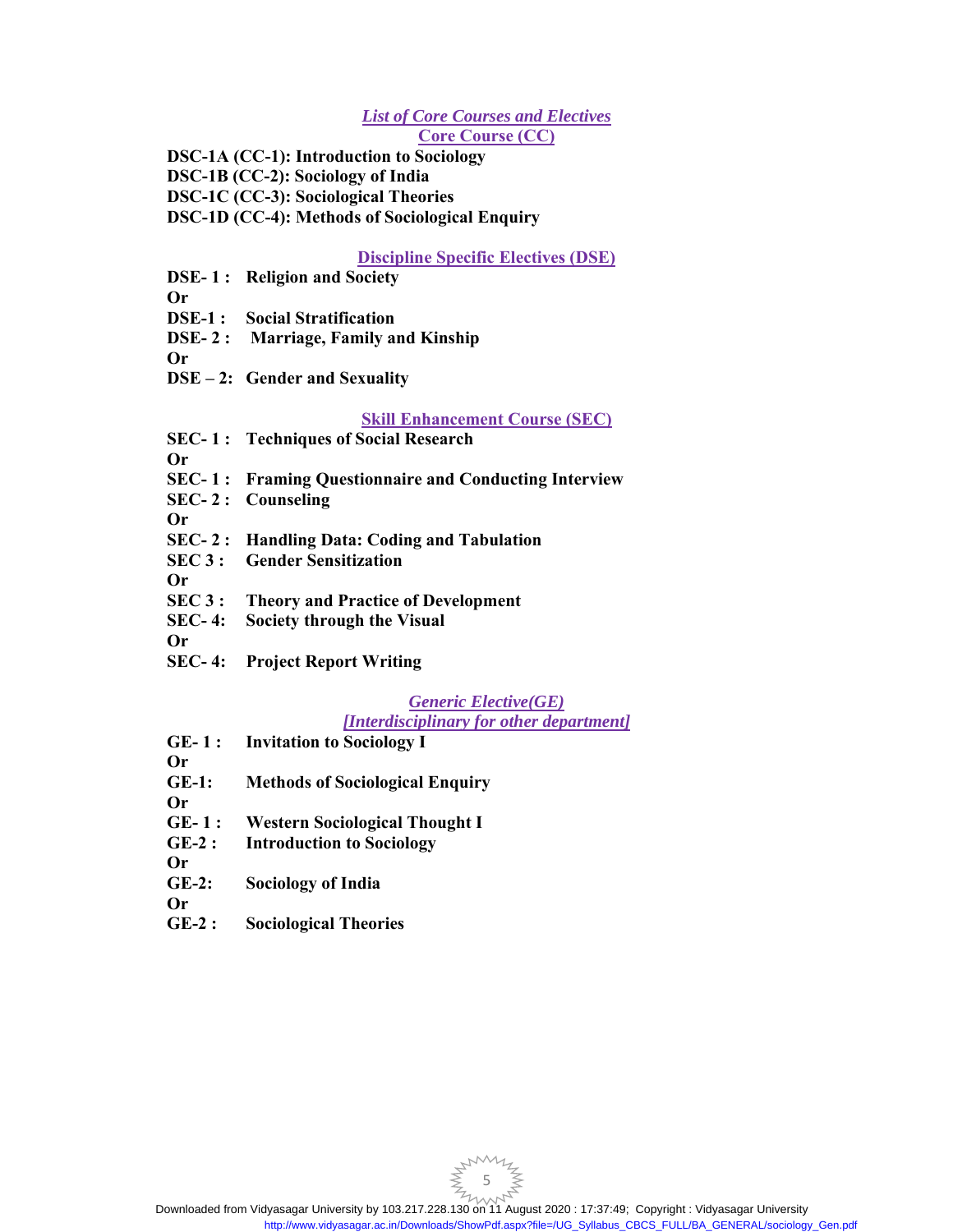# **Core Courses (CC)**

# **DSC-1A (CC- 1) : Introduction to Sociology Credits 06**

# **DSC1AT: Introduction to Sociology**

#### **Course Outline:**

# **1. Nature and Scope of Sociology**

- 1.1 History of Sociology
- 1.2 Relationship of Sociology with other Social Sciences:
- 1.2.1 Anthropology
- 1.2.2 Psychology
- 1.2.3 History

# **2. Sociological Concepts**

- 2.1 Status and Role
- 2.2 Groups
- 2.3 Culture
- 2.4 Socialization
- 2.5. Structure and Function
- 2.6. Social Control and Change

# *Course contents and Itinerary*

# **1. Nature and Scope of Sociology**

- 1.1 History of Sociology
- 1.1.1 Giddens, A., 2006 (5th ed.), *Sociology*, London: Oxford University Press, Chapter 1, pp. 2-29.
- 1.1.2 Relationship of Sociology with other Social Sciences: Anthropology, Psychology and History.
- 1.1.3 Beattie, J., 1951, *Other Cultures*, New York: The Free Press, Chapter 2, pp. 16-34.

# **2. Sociological Concepts**

- 2.1 Status and Role
- 2.1.1 Bierstedt, R., 1974, *The Social Order*, New York: McGraw Hill, Chapter 9, pp. 250-279.
- 2.1.2 Linton, R., 1936, *The Study of Man,* New York: Appleton Century Crofts, Chapter 8, pp. 113-131.
- 2.2 Groups
- 2.2.1 Bierstedt, R., 1974, *The Social Order*, New York: McGraw Hill, Chapter 10, pp. 280-309.
- 2.3 Culture
- 2.3.1 Bierstedt, R., 1974, *The Social Order*, New York: McGraw Hill, Chapter 5 & 6, pp. 125- 187 .
- 2.4 Socialization
- 2.4.1 Horton, P.B. and C.L. Hunt, 1985, *Sociology,* New York: McGraw Hill, Chapter 4, pp. 79-103.
- 2.5 Structure and Function
- 2.5.1 Radcliffe-Brown, A.R., 1976, *Structure and Function in Primitive Society,*  London: Cohen and West, Chapter 9 & 10, pp. 178-204.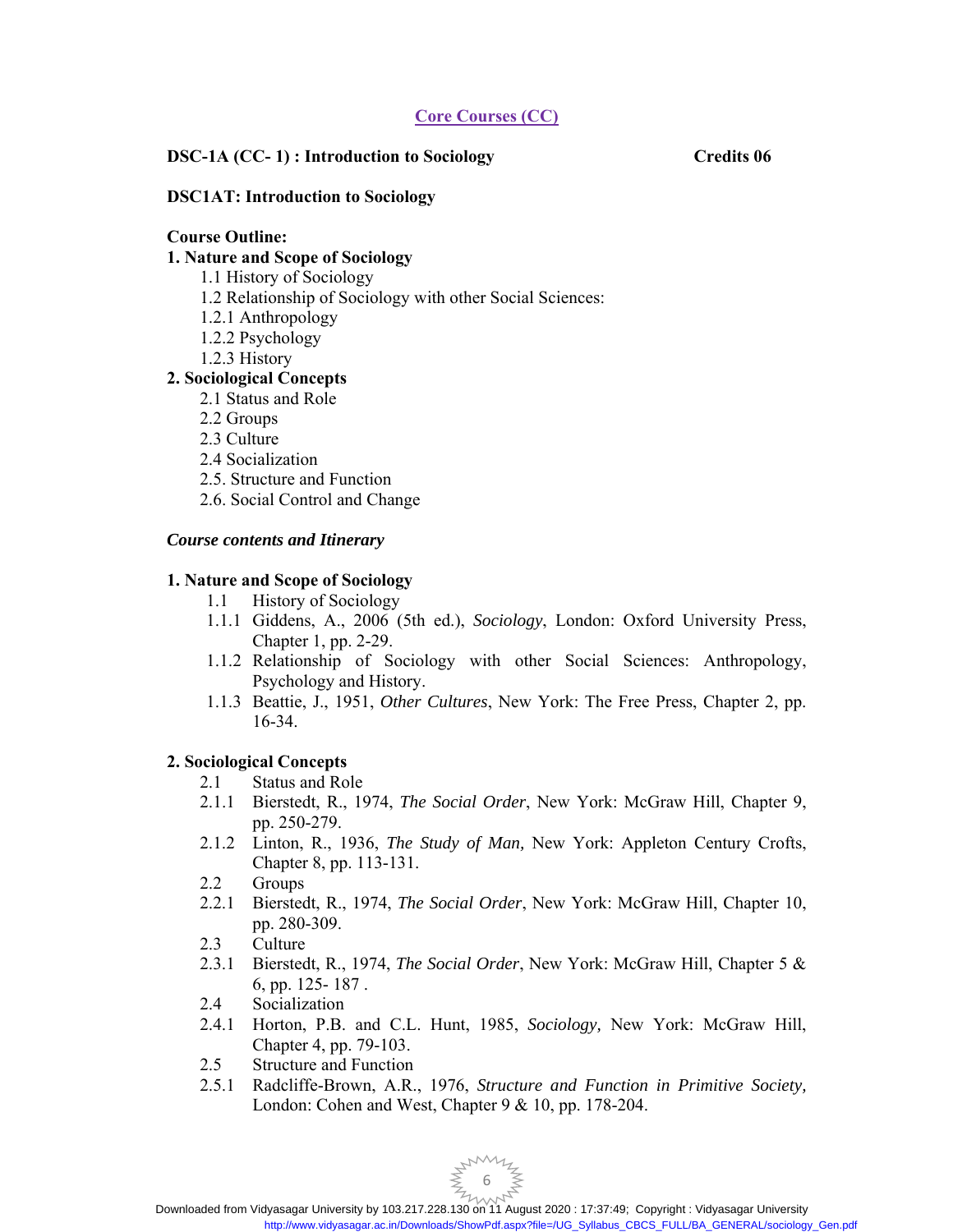- 2.6. Social Control and Change
- 2.6.1 Horton, P.B. and C.L. Hunt, 1985, *Sociology,* New York: McGraw Hill, Chapter 7 & 20, pp. 154-181, 509-540.

# **DSC-1B (CC- 2) : Sociology of India Credits 06**

# **DSC1BT: Sociology of India**

# **Course Outline:**

- 1. India as a Plural Society
- 2. Social Institutions and Practices
- 2.1 Caste
- 2.2 Tribe
- 2.3 Class
- 2.4 Village
- 2.5 Family and Kinship
- 3. Identities and Change
- 3.1 Dalits' Movement
- 3.2 Women's Movement
- 4. Challenges to State and Society
- 4.1 Communalism
- 4.2 Secularism

# *Course contents and Itinerary*

# **1. India as a Plural Society**

- 1.1 Mason, Philip 1967. "Unity and Diversity : An Introductory Review" in Philip Mason(ed.) India and Ceylon: Unity and Diversity. London: Oxford University Press, Introduction.
- 1.2 Stern, Robert W. 2003. *Changing India.* Cambridge: CUP. Introduction. Change, societies of India and Indian Society. pp.  $1 - 31$ .

# **2. Social Institutions and Practices**

# **2.1 Caste**

- 2.1.1 Srinivas, M.N., 1969, "The Caste System in India", in A. Beteille (ed.) *Social Inequality: Selected Readings.* Harmondsworth: Penguin Books, pp.265-272.
- 2.1.2 Srinivas, M.N., 1956, "A Note on Sanskritization and Westernization", *The Far Eastern Quarterly*, Volume 15, No. 4, pp 481-496.
- 2.1.3 Alavi, Hamaza and John Harriss (eds.) 1989. *Sociology of 'Developing Societies': South Asia.* London: Macmillan. John Harriss, The Formation of Indian society: Ideology and Power". pp. 126 –133.

# **2.2 Tribe**

2.2.1 Haimendorf, C.V.F., 1967, "The Position of Tribal Population in India", in Philip Mason (ed.), *India and Ceylon : Unity and Diversity*, New York: Oxford University Press, Chapter 9.

# **2.3 Class**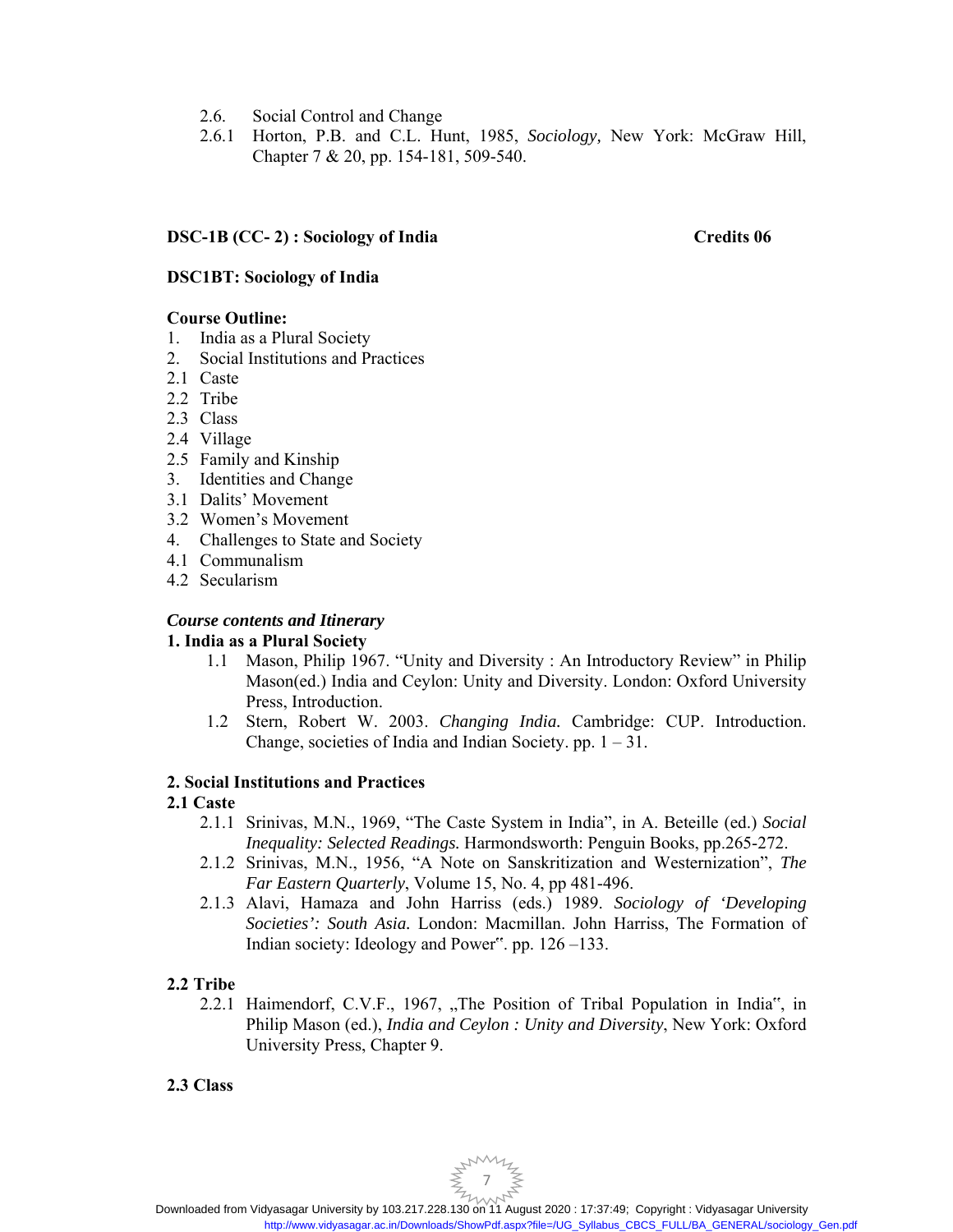- 2.3.1 Thorner, Daniel, 1992."Agrarian Structure" in Dipankar Gupta (ed.), *Social Stratification in India*, New Delhi: Oxford University Press, pp. 261-270.
- 2.3.2 Deshpande, Satish, 2003, *Contemporary India : A Sociological View*. New Delhi; Viking, pp. 125-150.

# **2.4 Village**

2.4.1 Srinivas, M.N., 1987, *The Dominant Caste and Other Essays,* Delhi: Oxford University Press, pp.20-59.

#### **2.5 Family and Kinship**

- 2.5.1 Shah, A. M., 1998, *The Family in India: Critical Essays*. New Delhi: Orient Longman, pp.52-63.
- 2.5.2 Karve, Iravati. 1994, The Kinship map of India", in Patricia Uberoi(ed.) *Family, kinship and marriage in India.* Delhi: Oxford University Press, pp.50- 73.

#### **3. Identities and Change**

- 3.1 Shah, Ghanshyam. 2001, *Dalit identity and politics.* Delhi: Sage Publications, Chapter 1 and 7.
- 3.2 Kumar, Radha. 1999, "From Chipko to sati: The Contemporary women"s movement", in Nivedita Menon (ed.) *Gender and Politics in India*. Delhi: Oxford University Press, pp. 342-369.

#### **4. Challenges to State and Society**

- 4.1 Madan, T.N., 1997*, Modern Myths and Locked Minds*. Delhi: Oxford University Press, Chapter 8.
- 4.2 Dumont, L. 1997, *Religion, Politics and History in India.* Paris: Mouton, Chapter 5.

# **DSC-1C(CC -3) : Sociological Theories Credits 06**

# **DSC1CT: Sociological Theories**

#### **Course Outline:**

#### **1. Karl Marx**

- 1.1 Materialist Conception of History
- 1.2 Class and Class Struggle

#### **2. Emile Durkheim**

- 2.1 Social Fact
- 2.2 Forms of Solidarity

#### **3. Max Weber**

- 3.1 Ideal Types and Social Action
- 3.2 Types of Authority

#### *Course contents and Itinerary*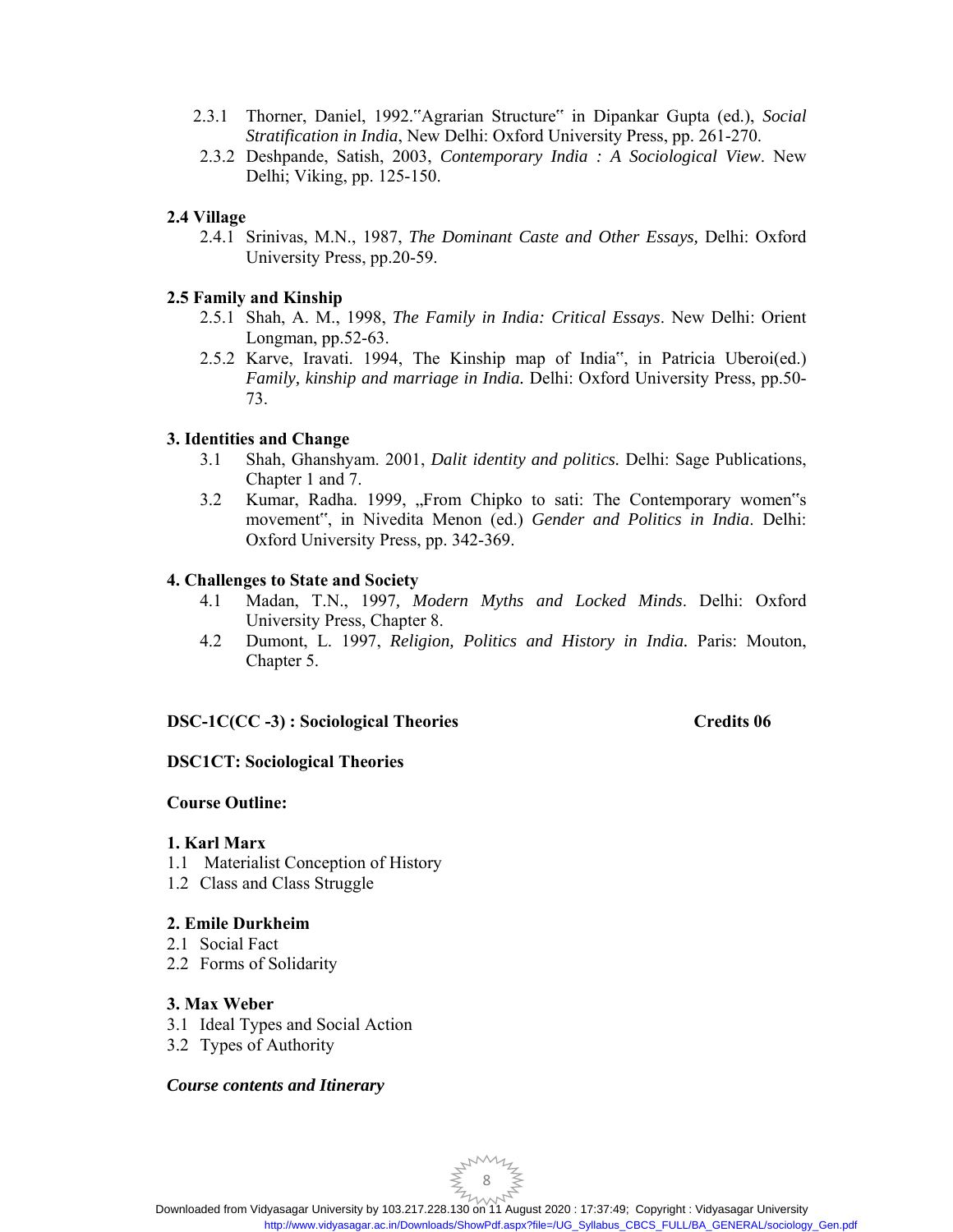# 1. **Karl Marx**

# 1.1 **Materialist Conception of History**

# 1.2 **Class and Class Struggle**

1.1.1 Marx, K. and Friedrich Engels. 2002. *The Communist Manifesto.* 

Harmondsworth :Penguin.

1.1.2 Aron, R. 1967. *Main Currents in Sociological Thought.* London: Weidenfield and Nicholson, Vol. 1. pp. 107-180.

1.1.3 Calhoun, J. Craig, 2007. *Classical Sociological Theory.* 2nd Edition Blackwell, pp. 73-130.

1.1.4 Jayapalan, N. 2001. *Sociological Theories*. Atlantic Publisher, pp.35-69.

# **2. Emile Durkheim**

# **2.1 Social Fact**

2.1.1 Durkheim, E. 1958. *The Rules of Sociological Method*. Glencoe: Free Press, Chapters 1 and 3.

2.1.2 Jones R.A. 1986, *Emile Durkheim: An Introduction to Four Major Works*. London: Sage. Chapters 3 and 4.

# **2.2 Forms of Solidarity**

2.2.1 Aron, R. 1967. *Main Currents in Sociological Thought* London: Weidenfield and Nicholson, Vol. 2, pp. 11-97.

2.2.2 Calhoun, J. Craig, 2007. *Classical Sociological Theory* 2nd Edition. Blackwell, pp.131-180.

2.2.3 Jayapalan, N. 2001. *Sociological Theories*. Atlantic Publisher, pp.146-178.

# **3 Max Weber**

# 3.1 **Ideal Types and Social Action**

# 3.2 **Types of Authority**

3.1.1 Gerth, H.H. and C. Wright Mills (eds.) 1948. *From Max Weber*: *Essays in Sociology*. London: Routledge and Kegan Paul, Introduction.

3.1.2 Aron, R. 1967. *Main Currents in Sociological Thought.* London: Weidenfield and Nicholson, Vol. 2, pp.177-252.

3.1.3 Calhoun, J. Craig, 2007. *Classical Sociological Theory.* 2nd Edition. Blackwell, pp.205-274.

3.1.4 Jayapalan, N. 2001. *Sociological Theories*. Atlantic Publisher, pp.97-115.

# **DSC-1D (CC- 4) : Methods of Sociological Enquiry Credits 06**

# **DSC1DT: Methods of Sociological Enquiry**

# **Course Outline:**

# **1. The Logic of Social Research**

- 1.1 What is Sociological Research?
- 1.2 Objectivity in the Social Sciences
- 1.3 Reflexivity

# **2**. **Methodological Perspectives**

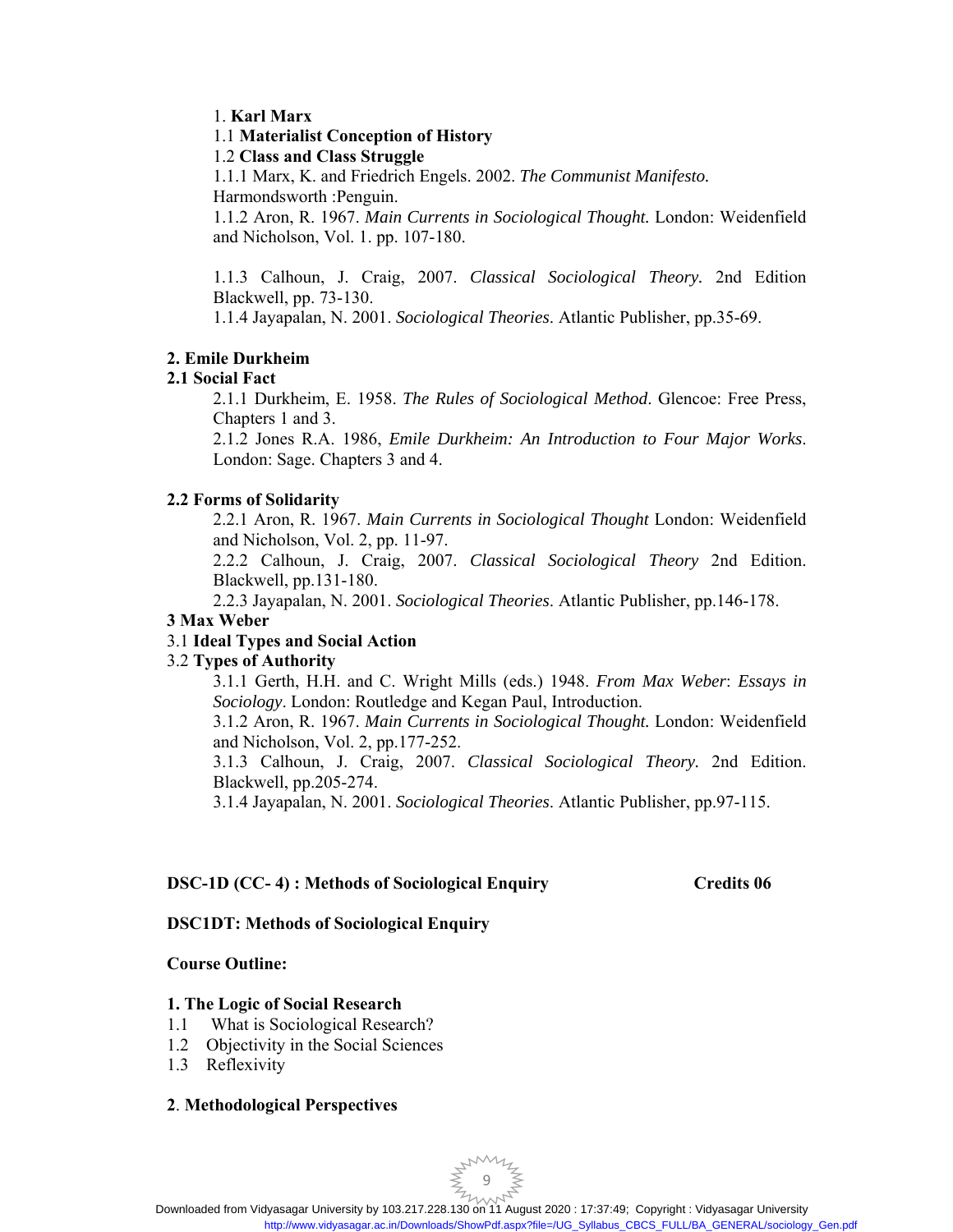- 2.1 The Comparative Method
- 2.2 The Ethnographic Method

# **3. Modes of Enquiry**

- 3.1 Theory and Research
- 3.2 Analyzing Data: Quantitative and Qualitative

# *Course contents and Itinerary*

# **1. The Logic of Social Research**

# **1.1 What is Sociological Research?**

- 1.1.1 Mills, C. W. 1959, *The Sociological Imagination,* London: Oxford University Press, Chapter 1, pp. 3‐24.
- 1.1.2 Gluckman, M. 1978, 'Introduction', in A. L. Epstein (ed.), *The Craft of Social Anthropology,* Delhi: Hindustan Publishing Corporation, pp. xv‐xxiv.

# **1.2**. **Objectivity in the Social Sciences**

- 1.2.1. Durkheim, E. 1958, *The Rules of Sociological Method,* New York: The Free Press, Chapter 1& 2, pp. 1‐46.
- 1.2.2. Weber, Max. 1949, *The Methodology of the Social Sciences,* New York: The Free Press, Foreword, pp. iii- x.

# **1.3. Reflexivity**

1.3.1 Gouldner, Alvin. 1970, *The Coming Crisis of Western Sociology,* New York: Basic Books, Chapter 13, pp. 481‐511.

# **2. Methodological Perspectives**

# **2.1. The Comparative Method**

- 2.1.1. Radcliffe‐Brown, A. R. 1958, *Methods in Social Anthropology,* Delhi: Asia Publishing Corporation, Chapter 5, pp. 91‐108.
- 2.1.2. Béteille, A. 2002, *Sociology: Essays on Approach and Method,* New Delhi: Oxford University Press, Chapter 4, pp. 72‐94.

# **2.2. The Ethnographic Method**

2.2.1 Geertz, Clifford. 1973. *Interpretation of Cultures,* New York: Basic Books. Chapter 1, pp. 3-30.

# **3. Modes of Enquiry**

# **3.1. Theory and Research**

- 3.1.1 Merton, R. K. 1972, *Social Theory and Social Structure,* Delhi: Arvind Publishing House, Chapters 4 & 5, pp. 139‐171.
- 3.1.2 Bryman, Alan. 2004, *Quantity and Quality in Social Research,* New York: Routledge, Chapter 2 & 3, pp. 11‐70.

# **3.2 Constructing the Object of Research**

3.2.1 Srinivas, M.N. et. al. 2002(reprint), *The Fieldworker and the Field: Problems and Challenges in Sociological Investigation*, New Delhi: OUP, Introduction, pp. 1-14.

 $\not\leq \sum_{10}^{100}$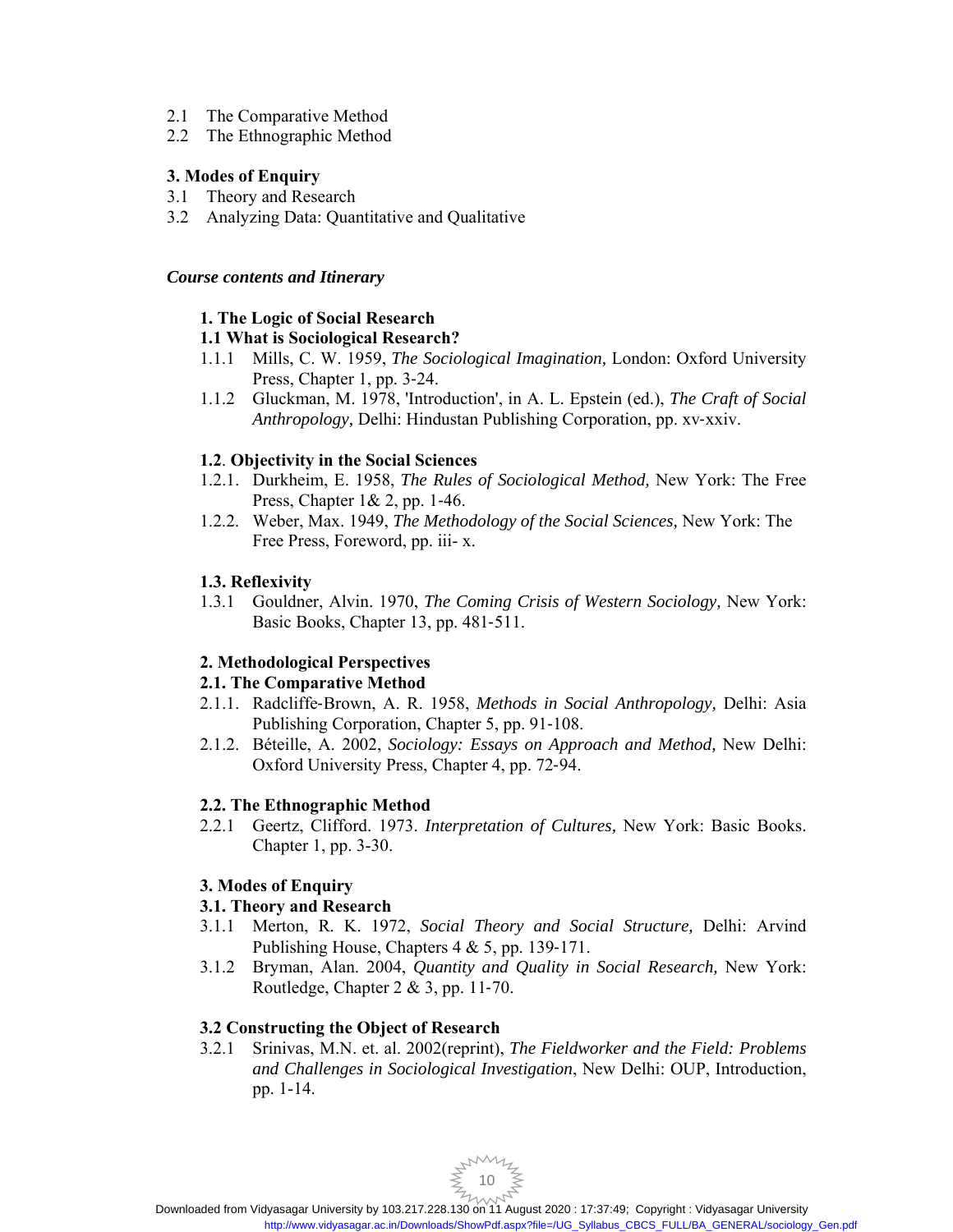# **Discipline Specific Elective (DSE)**

# **DSE-1: Religion and Society** Credits 06

# **DSE1T : Religion and Society**

#### **Course Outline:**

# **1. Understanding Religion**

- 1.1. Sociology of Religion: Meaning and Scope
- 1.2. Sacred and Profane
- 1.3 Religion and Rationalization
- 1.4 Rites of Passage

# **2. Religion in India**

- 2.1. Hinduism
- 2.2. Islam
- 2.3. Christianity
- 2.4. Sikhism
- 2.5. Buddhism

# **3. Secularism & Communalism**

# *Course contents and Itinerary*

# **1. Understanding Religion:**

# 1.1 **Sociology of Religion: Meaning and Scope**

- 1.1.1 Béteille, A. 2002. *Sociology: Essays on Approach and Method*. OUP: New Delhi, pp134‐150.
- 1.1.2 Berger. 1967. *The Sacred Canopy*. Garden City: New York, pp175‐186.
- 1.1.3 Asad. T. 1993. *Genealogies of Religion: Discipline and Reasons of Power in Christianity and Islam*, John Hopkins Press: Baltimore, pp 27‐54.

# **1.2 Sacred and Profane**

1.2.1 Durkheim, E. 2001. *The Elementary Forms of the Religious Life.* Carol Cosman (trans). Oxford: Oxford University Press, pp 25‐46; 87‐100; 153‐182.

# **1.3 Religion and Rationalization**

**1.3.1** Weber Max. 1905. *The Protestant Ethic and the Spirit of Capitalism*, New York: Free Press, pp 39– 50.

# **1.4 Rites of Passage**

1.4.1 Gennep A. V, 1960. *Rites of Passage*. London: Routledge and Kegan and Paul, pp 1 ‐ 14; 65‐70; 74‐77; 85‐90; 101‐107; 116‐128; 130‐ 135&141‐165.

# **2. Religion in India:**

2.1.1 Sontheimer, Gunther-Dietz, and Hermann Kulke. *Hinduism Reconsidered*. New Delhi: Manohar, 2001. Hinduism: The Five Components and their Interaction. pp.  $305 - 322$ .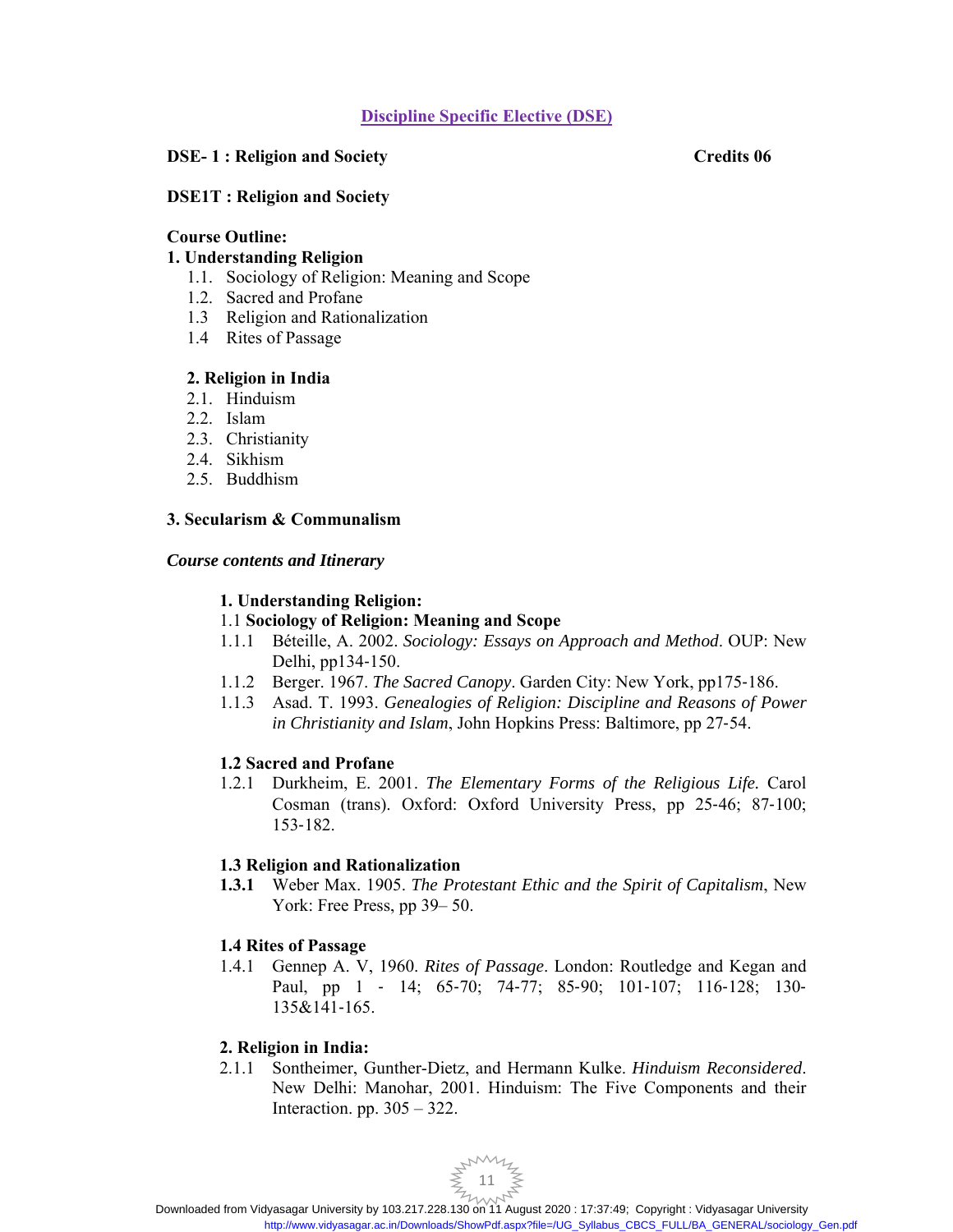- 2.1.2 Fuller, C. J. 2004, *The Camphor Flame: Popular Hinduism and Society in India*, New Jersey: Princeton University Press, Introduction.
- 2.1.3 Srinivas, M.N. 1952. *Religion and Society among the Coorgs of South India,* Clarendon: Oxford, pp 100‐122.
- 2.2 Momin. A.R., 2004. 'The Indo‐Islamic Tradition' in Robinson, R.(ed.) *Sociology of Religion in India*. New Delhi: Sage. pp 84‐99.
- 2.3. Robinson, R. 2003. 'Christianity in the Context of Indian Society and Culture' in Das Veena (ed.), *Oxford Indian Companion to Sociology and Social Anthropology*, OUP: New Delhi, pp. 884‐ 907.
- 2.4. Uberoi, J.P.S. 1991. 'The Five Symbols of Sikhism' in Madan, T.N. (ed.) *Religion in India*. New Delhi : OUP, pp 320 ‐333.
- 2.5. Omvedt, G. 2003. *Buddhism in India: Challenging Brahmanism and Caste*, New Delhi : Sage, pp 23‐53.

# **3. Secularism and Communalism**

- 3.1. Chadwick, Owen. *The Secularization of the European Mind in the Nineteenth Century*. Cambridge: Cambridge University Press, 1975, pp 1- 20.
- 3.2 Madan, T.N. 1991. 'Secularism in its Place' in T. N. Madan, T.N. (ed.) *Religion in India.* New Delhi : OUP, pp 394 ‐413.
- 3.3. Saberwal, S. 1991. 'Elements of Communalism' in T. N. Madan, (ed.) *Religion in India*. OUP: New Delhi, pp 339 ‐350.

#### **Or**

# **DSE-1 : Social Stratification Credits 06**

# **DSE1T : Social Stratification**

# **Course Outline:**

- **1. Social Stratification: Concepts and Approaches**
- **2. Forms of Social Stratification**
- 2.1 Race and Ethnicity
- 2.2 Caste and Class
- 2.3 Gendering Inequality
- 2.4 Poverty and Social Exclusion

# **3. Social Mobility**

# *Course contents and Itinerary*

# **1. Social Stratification: Concepts and Approaches**

- 1.1. Béteille, A. 1983. 'Introduction in Andre Béteille (ed.): *Equality and Inequality: Theory and Practice*; Delhi: Oxford University Press. pp.1‐ 27.
- 1.2. Gupta, D. 1991. 'Hierarchy and Difference' in Dipankar Gupta (ed*.): Social Stratification* Delhi: Oxford University Press , pp 1‐21.

# **2. Forms of Stratification**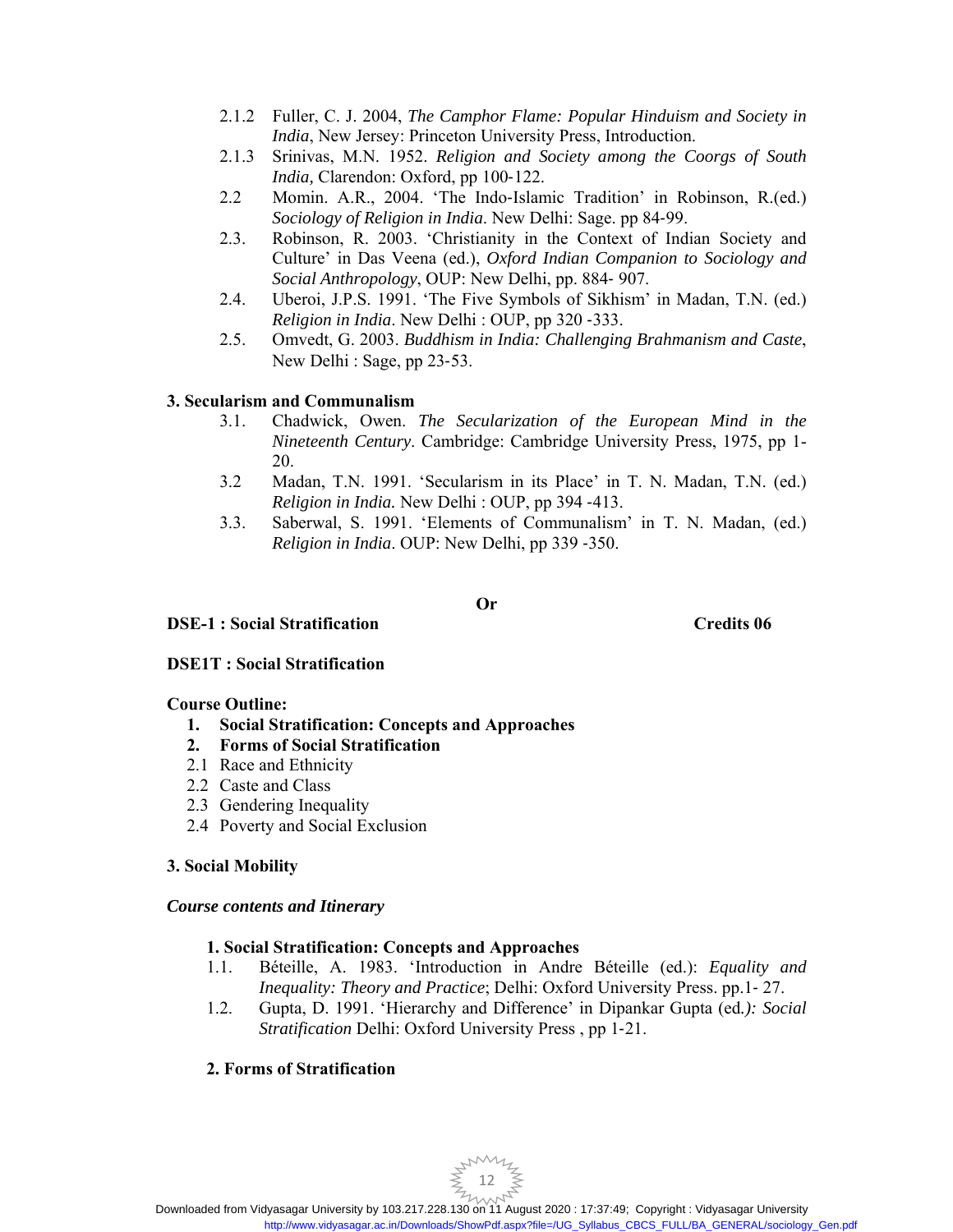- 2.1.1. William, Jutius Wilson 1978, *The Declining Significance of Race: Blacks and Changing American Institution.* University of Chicago Press, pp. 1 – 23 & 183‐188.
- 2.1.2. Joe,R. Feagin 'The Continuing Significance of Race' *American Sociological Review,* 56, (Feb‐91) pp 101‐116.
- 2.1.3. McClintock, Anne, and George Robertson. 'Soft‐soaping Empire: Commodity Racism and Imperial Advertising' In Nicholas Mirzoeff (ed) *The Visual Culture Reader:* Second Edition. 2002. Routledge Taylor & Francis Group, 304-316
- 2.1.4. Barth, F. (ed), *Ethnic Groups and Boundaries,* Little Brown and Co. Boston, 1969, pp‐10‐16.
- 2.1.5. Immanuel, Maurice Wallerstein, *The Construction of Peoplehood, Racism, Nationalism, Ethnicity*,1991, London Press, pp‐71‐85.
- 2.2.1. Béteille, A. *Caste, Class and Power* Chapter: 1, Oxford University Press, 1971.
- 2.2.2. Sharma, Ursula. 1999. *Caste*. Open University Press, pp.1‐94.
- 2.2.3. Debe, Leela. 1996 "Caste and Women" in M.N. Srinivas (ed.) *Caste: Its Twentieth Century Avatar,* New Delhi: Penguin.
- 2.3.1 Maria Charles and David B. Grusky. *Occupational Ghettos: The Worldwide Separation of Women and Men,* Stanford University Press, 2004 pp389‐402.
- 2.3.2 Papanek, Hanna. 1990. "To Each Less Than She Needs, From Each More Than She Can Do: Allocations, Entitlements and Value" in Irene Tinker (ed.), *Persisting Inequality: Women World Development*, Oxford: Clarendon Press, pp. 121‐164.
- 2.4.1 Timothy Smeeding, 'Poorer by Comparison; Poverty, Work and Public Policy in Comparative Perspective', *Pathways Magazine,* Stanford Center for the Study of Poverty and Inequality, Winter 2008, pp1‐25.
- 2.4.2 Newman, K. S and Victor Tan Chen.2007. *The Missing Class: Portraits of the Near Poor in America*, Boston: Beacon Press Book, pp 1‐10.

# **3. Social Mobility**

- 3.1 Breigher,R.L.(ed)1990. *Social Mobility and Social Structure.* New York; Cambridge University Press, Ch. 5, pp.103‐30.
- 3.2 Grusky, D.V. 1994. *Social Stratification Perspective.* Boulder: Westview Press, Part I V, pp 245‐264.
- 3.3. Macleod, Jay. 1987. 'Leveled Aspirations: Social Reproduction Takes its Toll', in *Ain't No Makin It: Aspirations and Attainment in a Low Income Neighbourhood.* USA: Westview Press, pp. 112‐136.
- 3.4. Bettie, Julie. 2003. Women without Class: Girls, Race, and Identity. California: University of California Press, pp 57-94.

#### **DSE- 2 : Marriage, Family and Kinship Credits 06 Credits 06 Credits 06 Credits 06 Credits 06 Credits 06 Credits 06 Credits 06 Credits 06 Credits 06 Credits 06 Credits 06 Credits 06 Credits 06 Credits 06 Credits 06 Credits**

# **DSE2T : Marriage, Family and Kinship**

#### **Course Outline:**

- **1. Introduction: Kinship, Critique and the Reformulation**
- 1.1. Biological and Social Kinship

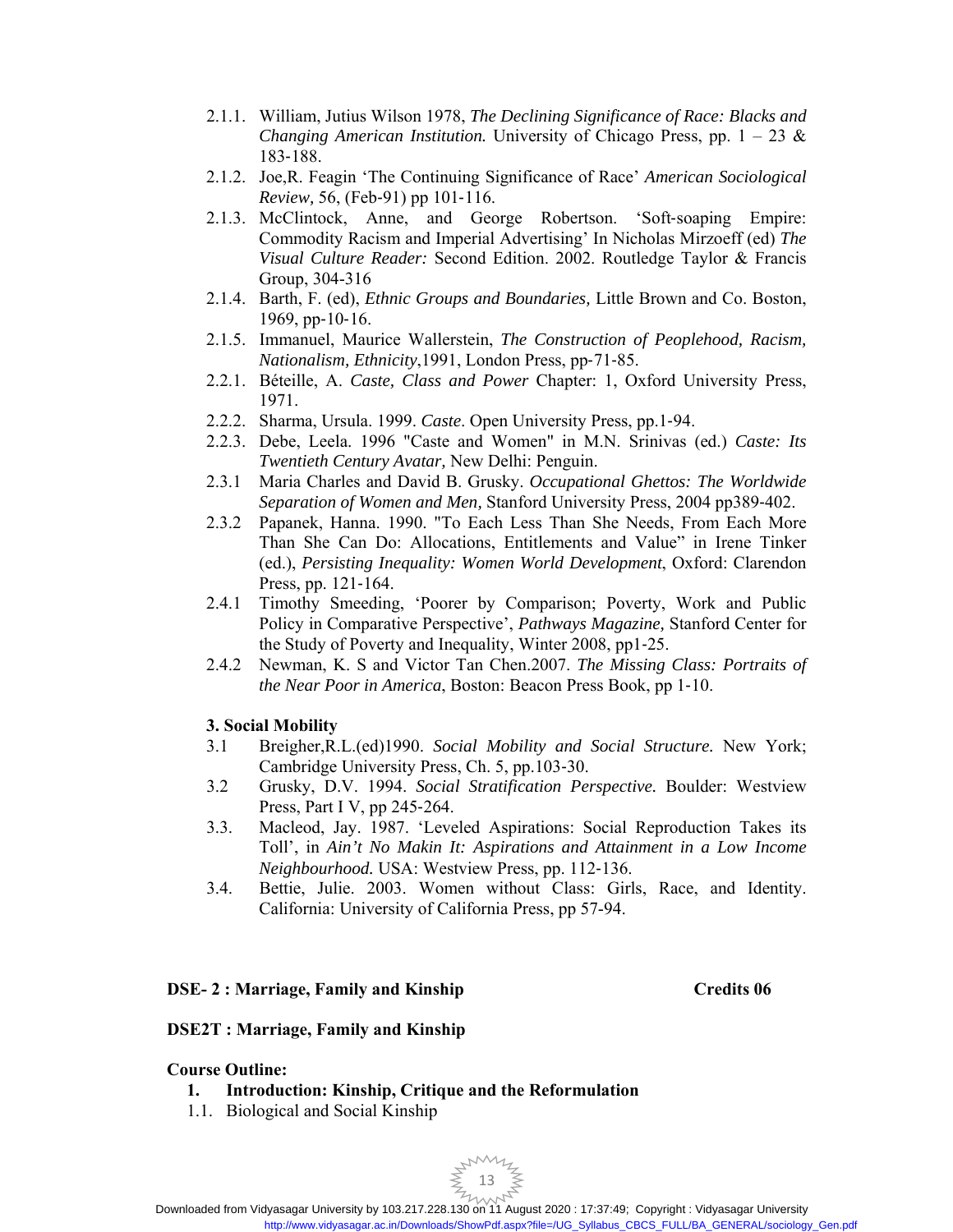- 1.2. Cultural Kinship
- **2. Descent, Alliance**
- 2.1. Descent, Filiation, Complementary Filiation
- 2.2. Marriage, Alliance, Prestations
- **3. Family and Household**
- 3.1. Structure and Change
- 3.2. Reimagining Families
- **4. Contemporary Issues in Marriage, Family and Kinship**
- 4.1. Choice and Regulation in Marriage
- 4.2. Power and Discrimination in the Family
- 4.3. New Reproductive Technologies
- 4.4. Marriage Migration

# *Course contents and Itinerary*

# **1. Introduction: Kinship, Critique and the Reformulation**

# **1.1. Biological and Social Kinship**

1.1.1 Parkin, R. and L. Stone, 2004, 'General Introduction', in R. Parkin and L. Stone (eds.), *Kinship and Family: An Anthropological Reader*, U.S.A.: Blackwell, pp. 1-23.

# **1.2. Cultural Kinship**

- 1.2.1 Schneider, D. M., 2004 (1972), 'What is Kinship All About?', in R. Parkin and L. Stone (eds.), *Kinship and Family: An Anthropological Reader*, U.S.A.: Blackwell, pp. 257-274.
- 1.2.2 Carsten, J., 2004, 'Introduction' in *After Kinship*, Cambridge: Cambridge University Press, pp.1-30.

# **2. Descent and Alliance:**

# **2.1. Descent, Filiation, Complementary Filiation**

- 2.1.1 Radcliffe-Brown, A. R. and D. Forde (eds.), 1950, *African Systems of Kinship and Marriage*, London: Oxford University Press, Introduction, pp.1- 39.
- 2.1.2 Fortes, M., 1970, 'The Structure of Unilineal Descent Groups', in M. Fortes, *Time and Social Structure and Other Essays,* University of London: The Athlone Press, pp. 67-95.

# **2.2. Marriage, Alliance, Prestations**

- 2.2.1 Leach, E.R., 1961,'Polyandry, Inheritance and the Definition of Marriage with Particular Reference to Sinhalese Customary Law', in E. R. Leach (ed.), *Rethinking Anthropology,* London: The Athlone Press, pp. 105- 113.
- 2.2.2 Dumont, L., 1968, 'Marriage Alliance', in D. Shills (ed.), *International Encyclopedia of the Social Sciences,* U.S.A.: Macmillan and Free Press, pp. 19-23.
- 2.2.3 Sharma, U., 1993, 'Dowry in North India: Its Consequences for Women', in Patricia Uberoi (ed.), *Family, Kinship and Marriage in India.* Delhi: Oxford University Press, pp. 341-356.

# **3. Family and Household:**

 $\sum_{14}^{14}$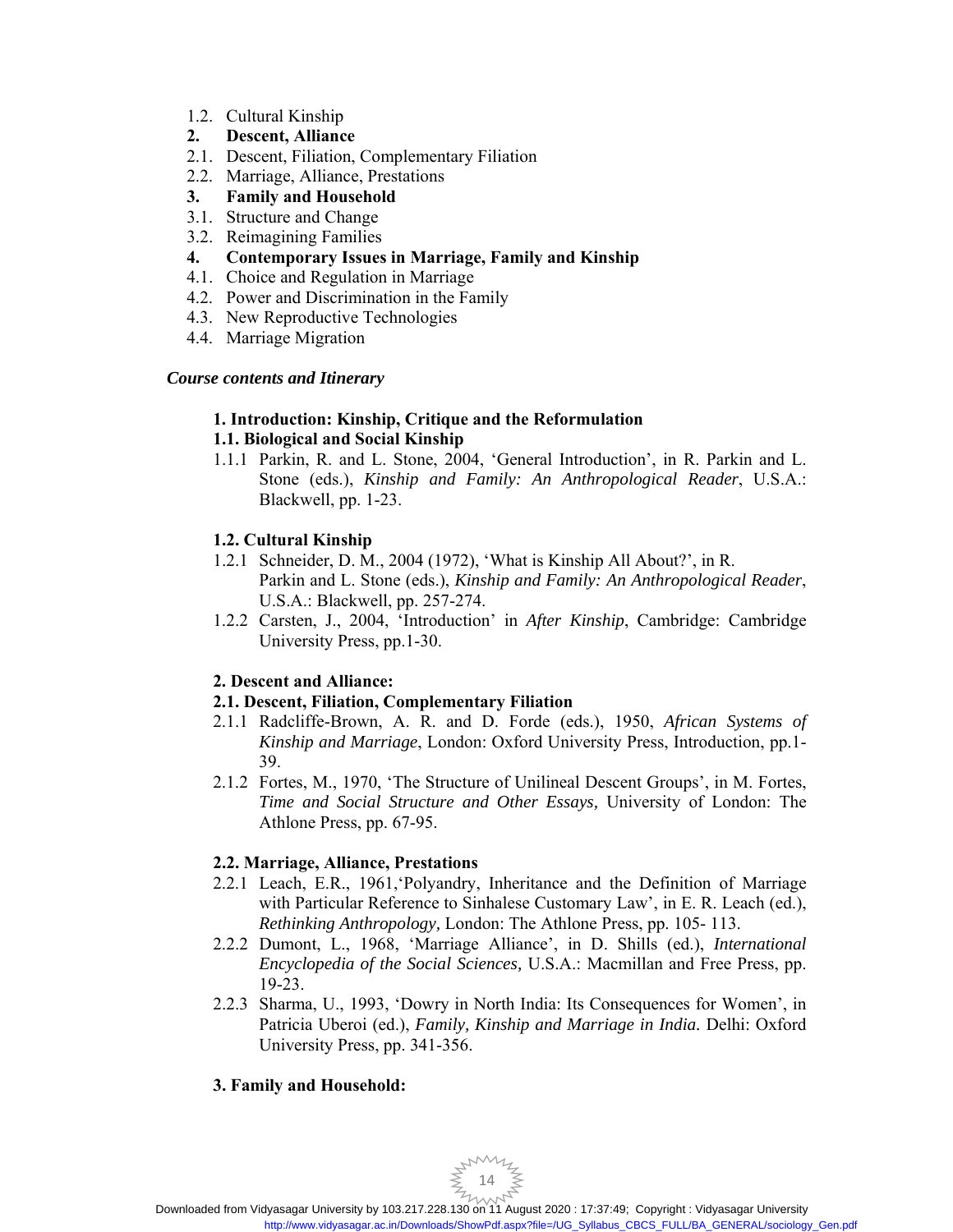- 3.1. Shah, A.M., 1998, 'Changes in the Indian Family: An Examination of Some Assumptions', in A.M. Shah, *The Family in India: Critical Essays,* New Delhi: Orient Longman, pp.52-63.
- 3.2. Simpson, B., 2004, 'Gays, Paternity and Polyandry: Making Sense of New Family Forms in Contemporary Srilanka', in R. Chopra, C. Osella and F. Osella (eds.), *South Asian Masculinities: Context of Change, Sites of Continuity,* Delhi: Kali for Women, pp. 160-174.

# **4. Contemporary Issues in Marriage, Family and Kinship:**

- 1.1. Choice and Regulation in Marriage Chowdhry, P., 1998, 'Enforcing Cultural Codes: Gender and Violence in Northern India', in M. E. John and J. Nair (eds.), *A Question of Silence: The Sexual Economies of Modern India*, New Delhi: Kali for Women, pp. 332-67.
- 1.2. Power and Discrimination in the Family John, M. E. et.al., 2008, 'Structural Contexts of Adverse Sex Ratios' in M. E. John et.al., *Planning Families, Planning Gender: The Adverse Child Sex Ratio in Selected Districts of Madhya Pradesh, Rajasthan, Himachal Pradesh, Haryana and Punjab,* New Delhi: Action Aid, pp. 68-78.
- 1.3. New Reproductive Technologies Carsten, J., 2004, 'Assisted Reproduction' in *After Kinship*, Cambridge: Cambridge University Press, pp. 163-183.
- 1.4. Marriage Migration Charsley, K., 2005, 'Unhappy Husbands: Masculinity and Migration in Transnational Pakistani Marriages', *Journal of the Royal Anthropological Institute,* (N.S.) 11, pp. 85-105.

#### **Or**

**DSE – 2: Gender and Sexuality Credits 06 Credits 06 Credits 06 Credits 06 Credits 06 Credits 06 Credits 06 Credits 06 Credits 06 Credits 06 Credits 06 Credits 06 Credits 06 Credits 06 Credits 06 Credits 06 Credits 06 Cred** 

# **DSE2T: Gender and Sexuality**

# **Course Outline:**

- **1. Gendering Sociology**
- **2. Gender as a Social Construct**
- 2.1. Gender, Sex, Sexuality
- 2.2. Production of gender and sexuality
- **3. Gender: Differences and Inequalities**
- 3.1. Class, Caste
- 3.2. Family, Work
- **4. Politics of Gender**
- 4.1. Resistance and Movements

# *Course contents and Itinerary*

# **1. Gendering Sociology:**

- 1. 1 S. Jackson and S. Scott (eds.) 2002 *Gender: A Sociological Reader*, London: Routledge, pp. 1‐26.
- 1.2 Liz Stanley. 2002. "Should Sex Really be Gender or Gender Really be Sex" in S. Jackson and S. Scott (eds.) *Gender: A Sociological Reader*,London: Routledge, pp. 31‐41.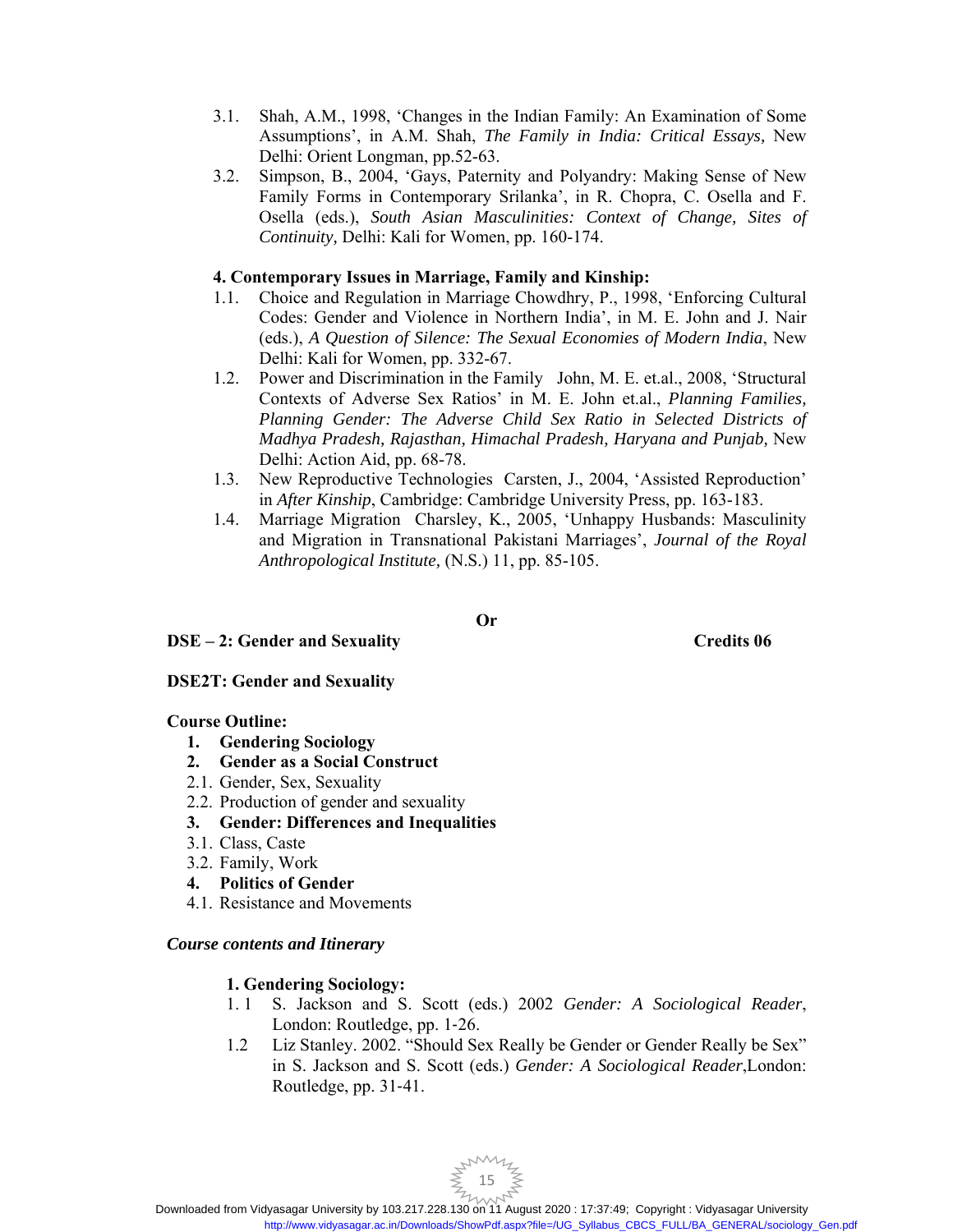# **2. Gender as a Social Construct**

# **2.1 Gender, Sex, Sexuality**

- 2.1.1 Oakley, Ann, 1972. *Sex, Gender and Society*. London: Temple Smith, pp 99‐127, 158‐172.
- 2.1.2 Ortner, Sherry. 1974. "Is male to female as nature is to culture?" M.Z. Rosaldo and L. Lamphere (eds.) *Women, Culture and Society*. Stanford: Stanford University Press, pp. 67‐ 87.
- 2.1.3 Newton, Esther. 2000. "Of Yams, Grinders and Gays: The Anthropology of Homosexuality" in *Margaret Mead Made Me Gay: Personal Essays, Public Ideas*. London: Duke University Press, pp 229‐ 237.

# **2.2 Production of Gender and Sexuality**

- 2.2.1 Alter, Joseph. 1992. *The Wrestler's Body: Identity and Ideology in North India*. California: University of California Press, pp 163‐194.
- 2.2.2 Nanda, Serena. 1999. *Neither Man nor Woman*. Belmont CA: Wadsworth, pp 1-23 & 128-149.

# **3. Differences and Inequalities**

# **3.1 Class, Caste**

- 3.1.1 Walby, Sylvia. 2002. "Gender, Class and Stratification: Towards a new approach" in S. Jackson and S. Scott (eds.) *Gender: A Sociological reader*. London: Routledge, pp 93‐96.
- 3.1.2 Bernard, Jessie. 2002. "The Husband's marriage and the wife's marriage" in S. Jackson and S. Scott (eds.) *Gender: A Sociological Reader*. London: Routledge, pp 207- 210.
- 3.1.3 Dube, Leela 1996 "Caste and Women" in M.N.Srinivas (ed.) *Caste: Its Twentieth Century Avatar*, New Delhi: Penguin, pp 1‐27.
- 3.1.4 Rege, S. 1998. "Dalit Women Talk Differently: A Critique of 'Difference' and Towards a Dalit Feminist Standpoint Position." *Economic and Political Weekly, Vol. 33, No. 44,(*Oct.31‐Nov. 6, 1998), pp 39‐48.

# **3.2 Family, Work**

- 3.2.1 Papanek, Hanna. 1979. Family Status production: the work and nonwork of women *Signs* Volume 4 No. 4, pp 775-81.
- 3.2.2. Pineda, Javier, 2001. "Partners in Women Headed Households: Emerging Masculinities?" in Cecile Jackson (ed.) *Men at Work: Labour, Masculinities, Development*. London: Frank Cass, pp. 72‐92.
- 3.2.3 Agarwal, Bina. 1988. Who Sows, who reaps? Women and land rights in India *Journal of Peasant Studies 15(4),* pp 531-81.

# **4. Politics of Gender**

# **4.1. Resistance and Movements**

- 4.1.1 Candace West and Don H. Zimmerman. 2002. "Doing Gender" in S.Jackson and S. Scott (eds.) *Gender: A Sociological Reader*. London: Routledge, pp 42‐47.
- 4.1.2 Davis, Angela Y. 1981. *Women, Race and Class*. London:Women's Press. pp 30-42.
- 4.1.3 Kandiyoti, Deniz. 1991 "Bargaining with Patriarchy" in Judith Lorber and Susan A. Farrell (eds.) *The Social Construction of Gender*, New Delhi: Sage Publications, pp.104‐118.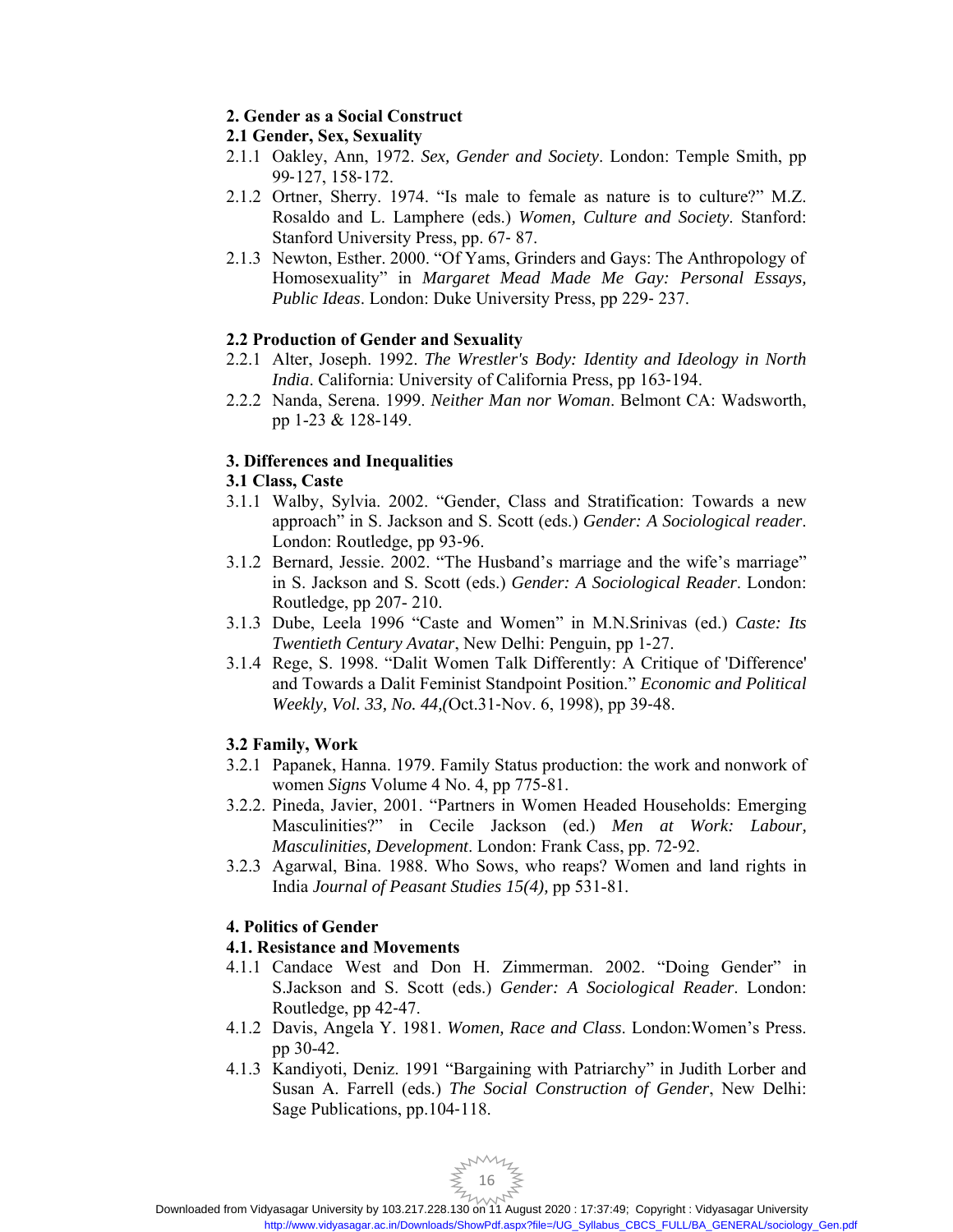4.1.4 Kumar, Radha. 1999. "From Chipko to Sati: The Contemporary Indian Women's Movement" In Nivedita Menon (ed.) *Gender and Politics in India*. New Delhi: Oxford University Press, pp342‐369.

# **Skill Enhancement Course (SEC)**

# **SEC- 1 : Techniques of Social Research Credits 02**

# **SEC1T : Techniques of Social Research**

# **Course Outline:**

# **1. Research Design**

- 1.1 Concepts & Hypotheses
- 1.2 Measurement, Reliability & Validity
- 1.3 Quantitative & Qualitative: Surveys & Ethnographies
- 1.4 Sampling Frameworks
- **2. Data Collection**
- 2.1 Primary Sources
- 2.2 Secondary Sources
- **3. Data Analysis**
- 3.1 Content Analysis
- 3.2 Narrative Analysis
- 3.3 Statistical Analysis: frequency distribution, cross tabulation, measures of central tendency, measures of dispersion, correlation
- **4. Framing a Research Question**

# *Course contents and Itinerary*

 $\triangleright$  The course will be based on exercises to be done in groups.

# 1. **Research Design**

- 1.1.1. Bryman, A. 2008, *Social Research Methods*, Oxford: Oxford University Press, Chapter 2, 3, 4 & 5, pp. 29-136
- 1.1.2. Amir B. Marvasti, 2004, *Qualitative Research in Sociology*, London: Sage, Chapter 2, 3, 4, 5, 6 & 7, pp. 14-144

# **Suggested Assignments:**

- a) Design a survey on factors effecting marriage choices of young people.
- b) Visit a shopping mall and observe the interaction between employees and customers/visitors. Identify themes based on your observation and prepare a questionnaire based on this experience.
- c) Visit the college canteen/ administrative office/a bus stop/ area outside the metro station and observe all that happens for an hour or more and write a descriptive note on it. Discussions on these notes to follow.
- d) Visit a police station/ hospital/court and spend a few hours observing the scene. Write a short essay on issues of access to the field, rapport building and your role as an ethnographer.

# **2. Data Collection**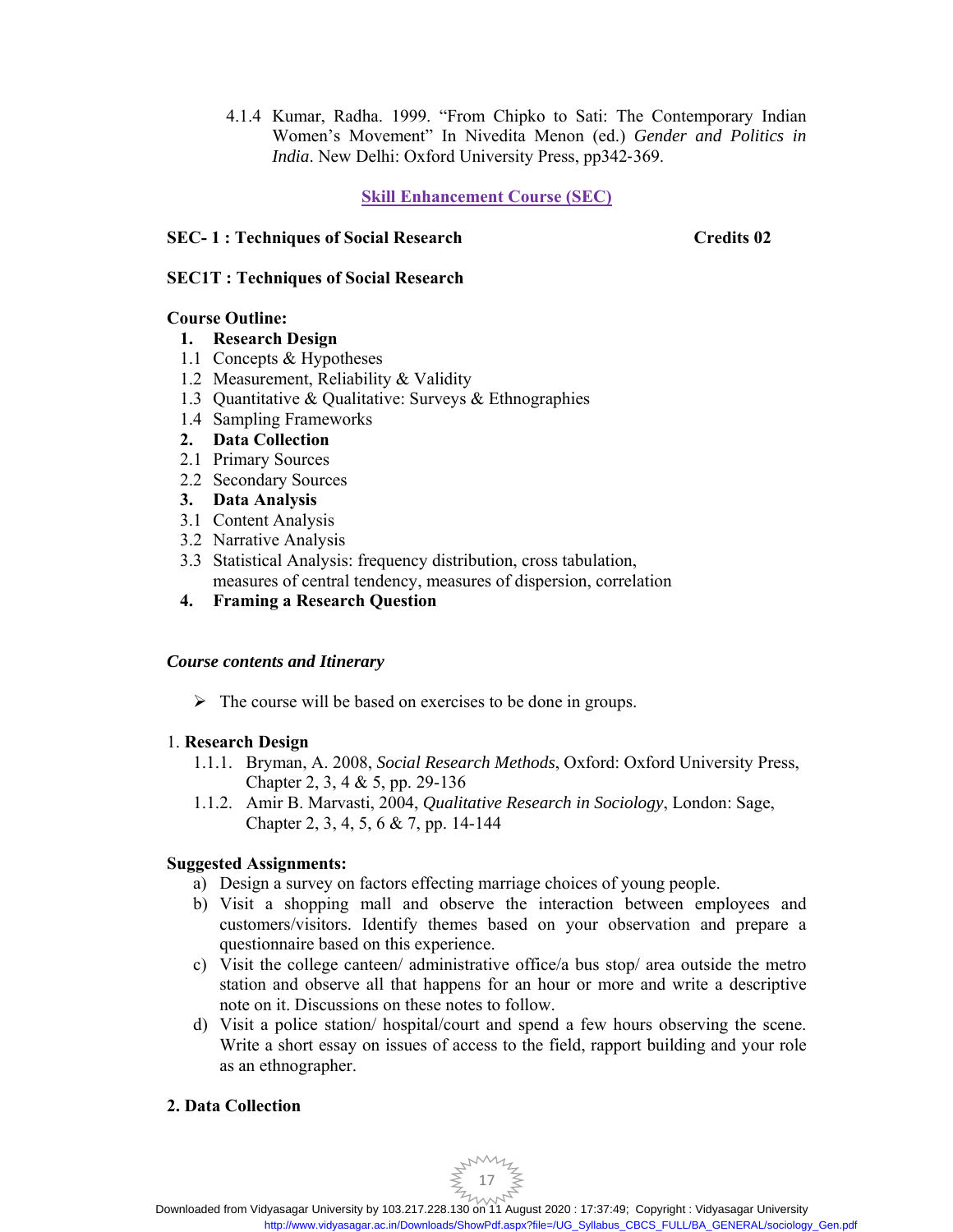- 2.1.1 Lofland J. and Lofland L. 1984, *Analysing Social Settings: A Guide to Qualitative Observation and Experiment,* California: Wadsworth
- 2.1.2 Morgan, David L. 1996, "Focus Groups", *Annual Review of Sociology 22,* pp. 29‐52

# **Suggested Assignments:**

- a) Conduct a structured Interview with close ended options and a relatively unstructured interview on the same topic (of your choice) with similar sets of people. Observe and note the differences.
- b) Look at NSS/NFHS/Census Data and write notes on the themes of how you can interpret the data.
- c) Look at a set of published letters of Gandhi, Nehru, C.F. Andrews, Tagore etc. and identify key social issues that are discussed in the contents of the letters.
- d) Collect 3 oral testimonies/ life histories of people who have witnessed and experienced any traumatic event in their lives.

# **3. Data Analysis**

(Students will be introduced to the use of Statistical Software Packages)

# **Suggested Assignments/Exercise:**

- a) Choose a theme of your interest- for e.g., crime, technology environmental concerns or any other and look through the Sunday editorials of any national daily of the last 3 months to locate related articles.
- b) Do a content analysis of advertisements of any one consumer product/service, which have appeared over one year in a leading national daily.
- c) Analyse the oral testimonies you have collected in Exercise 2(d). Discuss the issues and challenges in using testimony as evidence.
- d) Students will be provided with data sets to run them in a software program.

# **4. Framing a Research Question**

Choose a research question, identify statement(s), hypothesis and concepts. Operationalize concepts and match the methods and tools for data collection.

# **Or SEC-1 : Framing Questionnaire and Conducting Interview Credits 02**

# **SEC 1T : Framing Questionnaire and Conducting Interview**

# **Course Outline :**

- 1. Questionnaire and Interview Method: application; preparations before using these methods
- 2. Types of Questionnaire, framing a questionnaire
- 3. Types of Interviews, preparing interview schedule
- 4. Data Recording, Processing and interpretation
- 5. Limitations of Questionnaire and Interview Methods

# *Course contents and Itinerary*

Bryman, A. 2002. *Social Research Methods*. Oxford University Press: New York.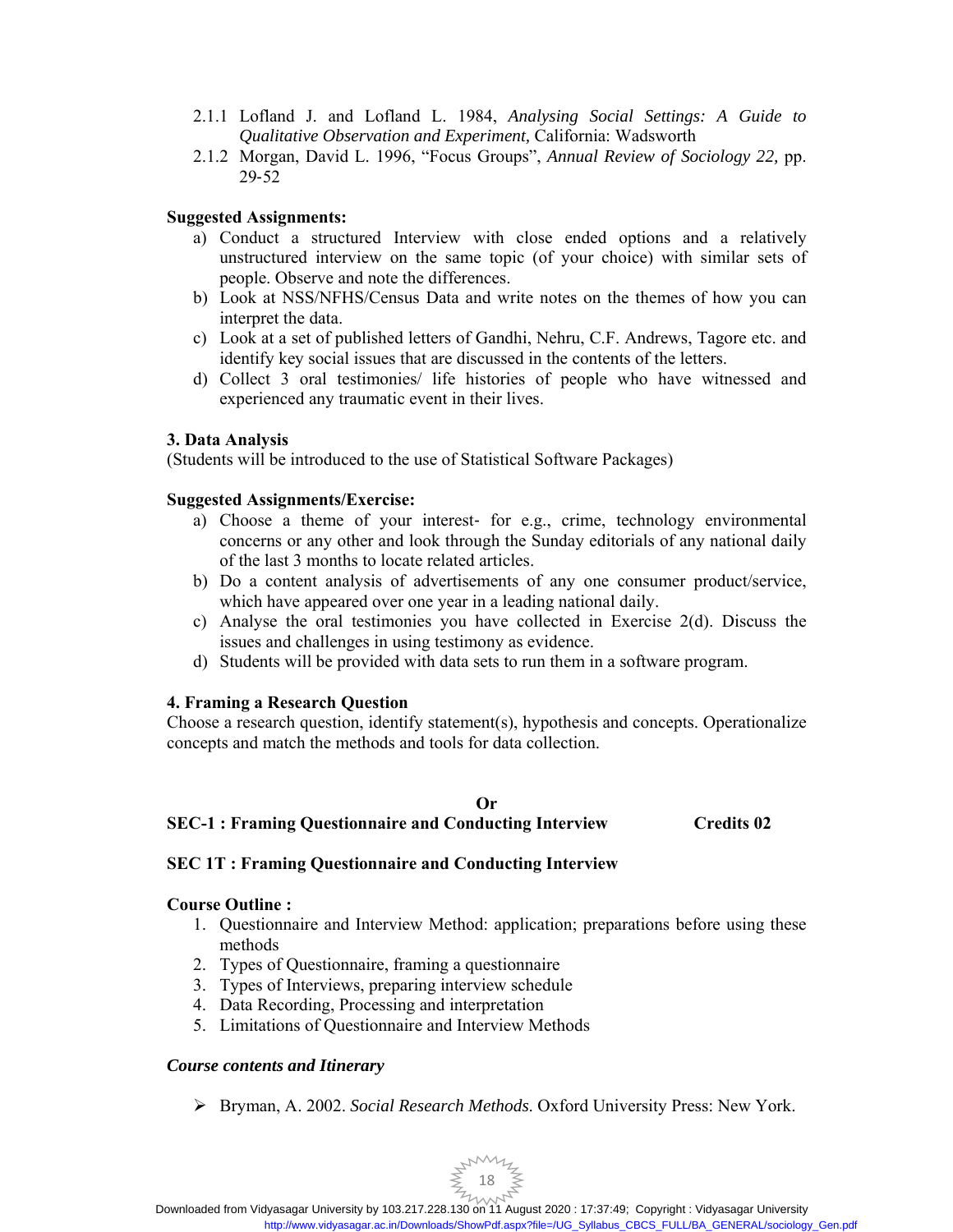- Goode, G and P.K. Hatt. 1952. *Methods in Social Research*. McGraw-Hill.
- Moser, A and Kalton, G. 1979. *Survey Methods in Social Investigation*.

# **SEC-2 : Counseling Credits 02**

# **SEC2T : Counseling**

# **Course Outline :**

- 1. Aims, Goal and Scope of Counseling
- 2. Characteristics/Frameworks;
- 3. Types/Areas
- 4. Counsellor-Client Communication
- 5. Processes and Outcome

# *Course contents and Itinerary*

- $\triangleright$  Gladding, S.T. 2004. Counseling Theories: Essential Concepts and Applications, Prentice Hall.
- Woolfe, R and Dryden, W. 1996. Handbook of Counseling Psychology, New Delhi, Sage Publications.
- $\triangleright$  Asch, M. 2000. Principles of Guidance & Counseling. ND: Sarup & Sons.
- Jones, A.J. 1970. Principles of Guidance & Counselling (6th ed.) McGraw Hill, New York.
- $\triangleright$  Aneshensel, Carol S. and Phelan, Jo C. 2006. Handbook of the Sociology of Mental Health, Springer Publishing Company.
- Hershenson, D.B and Power, P.W. 1987. Mental Health Counselling: Theory & Practice, Allyn & Bacon Publications.8
- Bernard J. Gallagher (4th Ed.) 2001. The Sociology of Mental Illness, Prentice-Hall Publication.
- $\triangleright$  Patterson, Lewis & Welfel. 2000. The Counselling Process, 5th Edition, Brooks/Cole Thomson Learning Publication.
- Gelso, Charles & Fretz. 1995. Counselling Psychology, Prism Books Pvt. Ltd.
- $\triangleright$  Palmo, A.J; William, J.W; Borsos, D.P (Ed.) 2006. Foundations of Mental Health Counselling (3rd Ed.), Charles C Thomas Pub Ltd.
- Geldard, K & Geldard, D. 2005. Practical Counselling Skills: An Integrative Approach, Palgrave.
- Freidson, E. 1970. Profession of Medicine: A Study of the Sociology of Applied Knowledge, Harper & Row, New York.
- $\triangleright$  Foucault, Michel. 1967. Madness & Civilization: A History of Insanity in the Age of Reason, London

# **Or**

# **SEC- 2: Handling Data: Coding and Tabulation Credits 02**

# **SEC2T: Handling Data: Coding and Tabulation**

# **Course Outline:**

1. Importance of Data Processing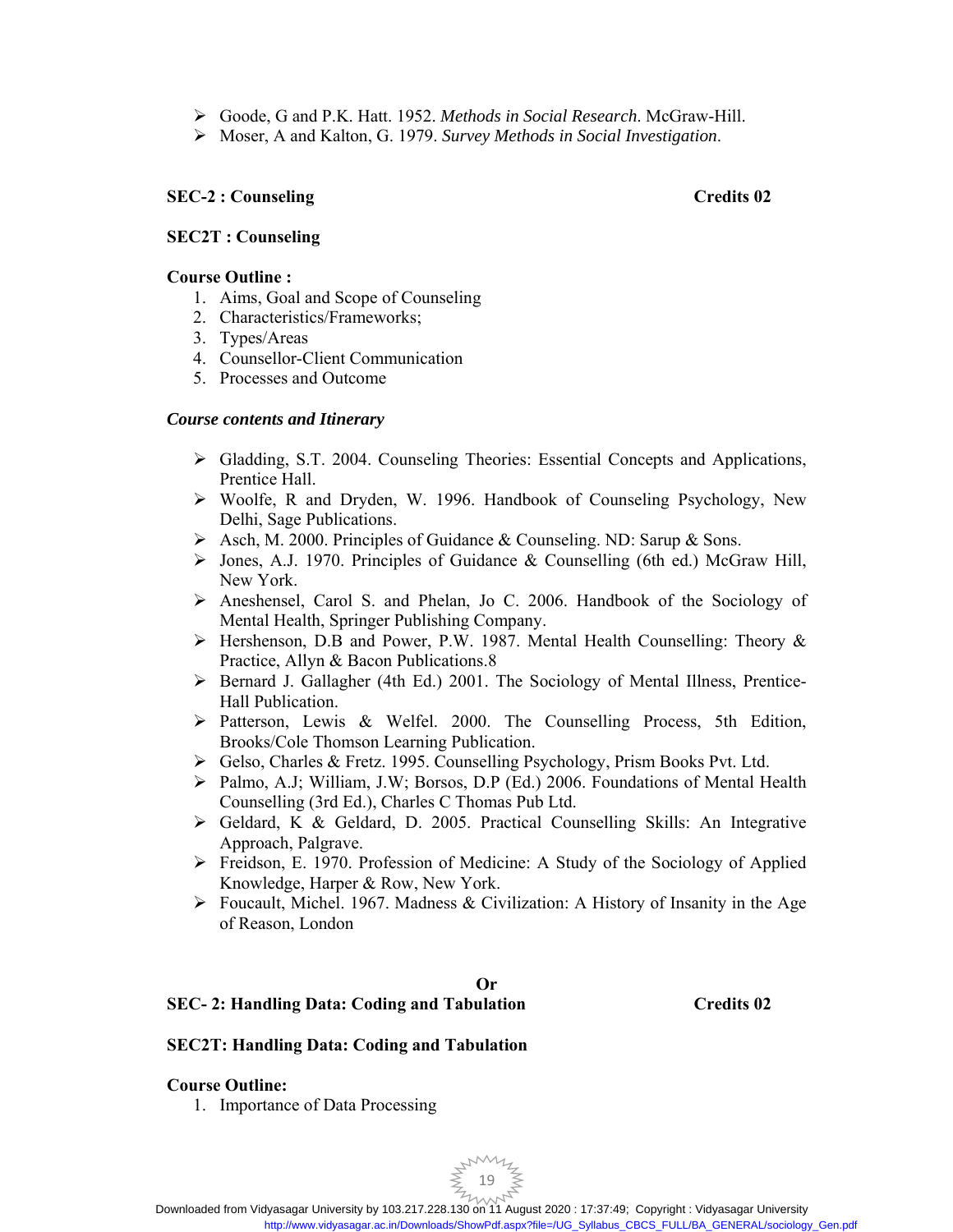- 2. Data Coding: Procedure
- 3. Content Analysis: Coding and Classification
- 4. Using Tabulation sheet
- 5. Construction of Table: Bivariate, Multivariate; Graphical Representation of data

# *Course contents and Itinerary*

- Bryman, A. 2002. *Social Research Methods*. Oxford University Press: New York.7
- Goode, G and P.K. Hatt. 1952. *Methods in Social Research*. McGraw-Hill.
- Moser, A and Kalton, G. 1979. *Survey Methods in Social Investigation*.

# **SEC- 3 : Gender Sensitization Credits 02**

# **SEC3T : Gender Sensitization**

# **Course Outline:**

- **1. Sex, Gender and Sexuality**
- 1.1 Introduction to debates on the social construction of sex and gender
- 1.2 Cultural construction of masculinity and femininity
- 1.3 Understanding sexual preference as a right
- **2. Gender, Family, Community and the State**
- **3. Gender Rights and the Law**
- 3.1 Right to property
- 3.2 Personal laws
- 3.3 Violence against women
- 3.3.1 Sexual harassment
- 3.3.2 Rape
- 3.3.3 Domestic violence

# **4. Understanding Intersections of Gender, Caste, Class, Region, Religion and Disability**

# *Course contents and Itinerary*

The course will be based on exercises to be done in groups.

# 1. **Sex and gender**

- 1.1 Geetha, V. 2002. *Gender*. Calcutta: Stree
- 1.2. Menon, Nivedita. 2012. *Seeing like a Feminist*. New Delhi: Zubaan/Penguin Books
- 1.3. Bhasin, Kamala. *Patriarchy.* New Delhi: Kali for Women
- 1.4. Murty, Laxmi and Rajshri Dasgupta. *2012. 'Our Pictures, Our Words* ‐ *A Visual Journey Through The Women's Movement'.* New Delhi: Zubaan
- 1.5. Films: *Being Male Being Koti* Dir: Mahuya Bandyopadhyay *Many People Many Desires* Dir: T. Jayashree; *Boys Don't Cry* Dir: Kimberley Peirce

# **Suggested Assignments:**

a) Discussion around any two of the above‐mentioned films. Students will be asked to write a short essay on the pressures they feel of the experience in performing masculinity or femininity.

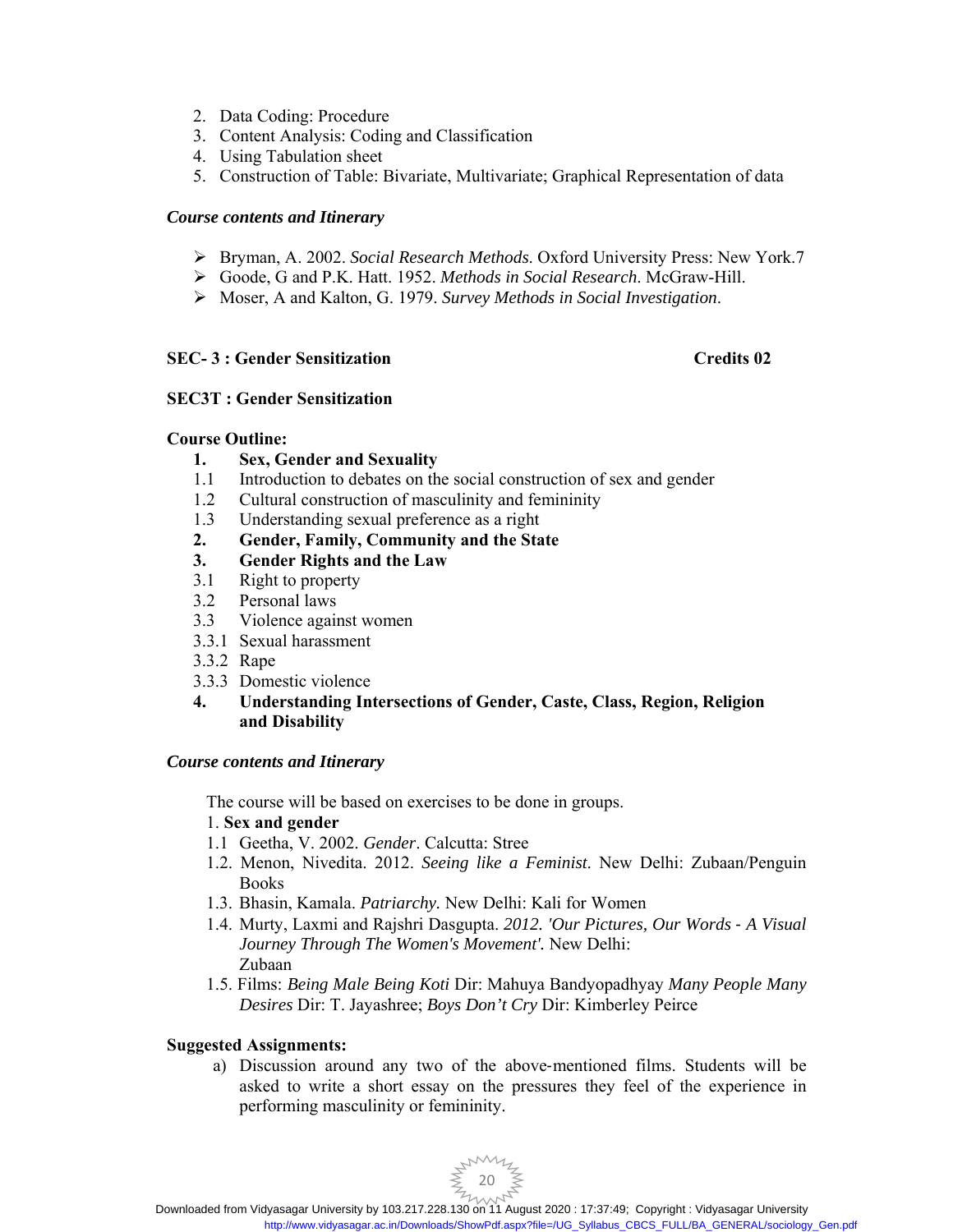- b) Presentations and discussions based around the essays.
- c) Role Play: Gender and its performance in everyday life. Students to form smaller groups and present skits to address this issue creatively. This will be followed by discussions.

# **2. Gender, Family, Community and the State**

- 2.1. Shah, Chayanika et al. 2005. Marriage, Family and Community: A Feminist Dialogue. *Economic and Political Weekly February 19: 709 -722*
- 2.2. Films: *Izzatnagri ki Asabhya Betiyan* Dir: Nakul Singh Sawhney

# **Suggested Assignments/Exercise:**

- a) Debate or discussion on  $\sqrt{a}$ , Is the family the site of love and care" or, Is the family democratic?"
- b) Look at NSS/NFHS/Census Data and write notes on the themes of how you can interpret the data
- c) Writing exercise: Does a gendered division of labour in the household deny women equal opportunities?
- d) Visit to a women"s shelter/Nari Niketan followed by short essays on the experience and discussions based on the same.
- e) Visit to a family court followed by discussions.
- f) Role play: On how to address issues of gender discrimination within the family.

# **3. Gender Rights and the Law**

- 3.1. For all the laws relating to women please refer to the following resource: http://ncw.nic.in/frmLLawsRelatedtoWomen.aspx
- 3.2. Films: *Gulabi Gang* Dir: Nishtha Jain; *North Country* Dir: Niki Caro; *The Accused* Dir: Jonathan Kaplan

# **Suggested Assignments/Exercise:**

- a) Debate on women"s equal right to natal property.
- b) Discussion on what consent means. Students to be presented with different scenarios to enable them to problematise the notion of consent.
- c) Writing exercise: Take up any one law relating to women and critically examine one or two judgments pertaining to that law. This will be followed by class presentations.
- d) Reading of the Delhi University Ordinance against Sexual Harassment and discussions around it.
- e) Student projects (in smaller groups) on developing IEC material (Information, Education, Communication) on the Delhi University Ordinance against Sexual Harassment for students.
- f) Discussion on section 377 of the Indian Penal Code.
- g) Discussions on these laws with practicing lawyers.

# **4. Understanding Intersections of Gender, Caste, Class, Region, Religion and Disability.**

- 4.1. Tharu, S. and Niranjana, T. 1999. "Problems for contemporary theory of gender" in Nivedita Menon, *Gender and Politics in India.* New Delhi: Oxford University Press.
- 4.2. Ghai, Anita. (2003). *(Dis) Embodied Form : Issues of Disabled Women.* New Delhi. Har‐Anand Publications. (Selected chapters)

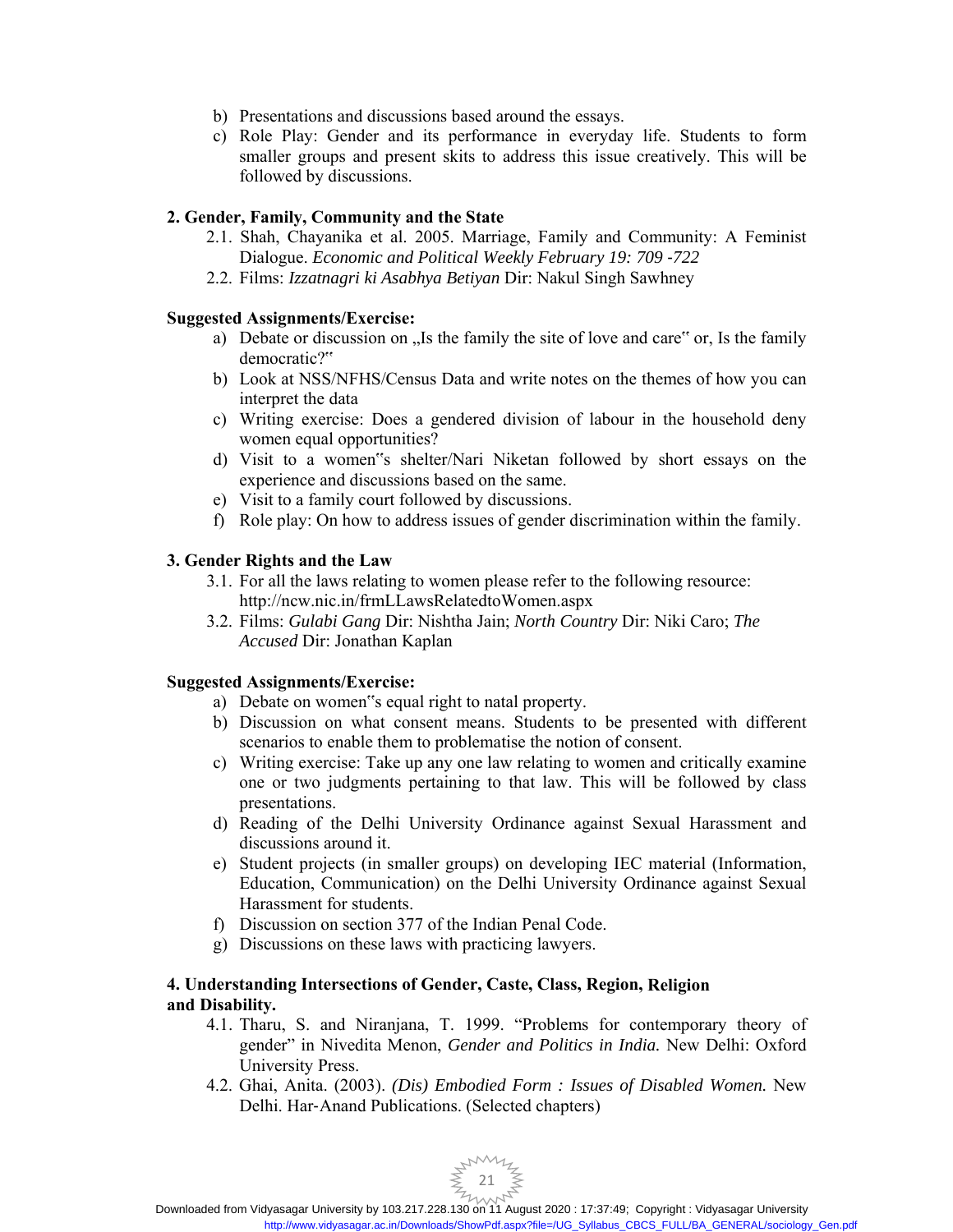#### **Suggested Assignments/Exercise:**

- a) Debate on the Women"s Reservation in Parliament Bill.
- b) Writing exercise: Identify any one culturally specific gender stereotypes in the context of your own life and show how you negotiate it.
- c) Visits and discussion in some women"s organisations/groups in Delhi, where students will explore how organisations understand and negotiate these intersections in the larger context of women"s struggles, and struggles in the women"s movement.
- d) Students can discuss posters of the women"s movement from the book Murthy and Dasgupta (2012) and be asked to design posters for a particular campaign.

#### **O r**

# SEC-3: Theory and Practice of Development Credits 02

# **SEC3T : Theory and Practice of Development**

#### **Course Outline:**

- **1. What is development?**
- **2. Recent trends in Development**
- **2.1 Neo-liberalism: Growth as Development**
- 2.1a. Re-emergence of Neo-classical perspective
- 2.1b. SAP and its Critique
- **2.2 Post development Theory**
- 2.2a. Knowledge as Power
- 2.2b. Participatory Development
- 2.2c. GAD
- **2.3 Sustainable Development Theory: UN Earth Charter 1992**
- 2.3a. Hegemonic approach: PPP
- 2.3b. Environmental discourse
- **3. Human Development Theory: Growth vs. Development**

# *Course contents and Itinerary*

# **1. What is development?**

1.1 McMichael, Philip. *Development And Social Change*. Thousand Oaks, Calif.:Pine Forge Press, 2000. pp. 1-40

# **2. Recent Trends in Development**

# **2.1 Neo-Liberalism: Growth as Development**

- 2.1 Re-emergence of Neo-classical perspective
- 2.1b. SAP and its Critique
- 2.1.1 Emmerij, Louis. 2005. Turning Points in Development Thinking and Practice. Conference Paper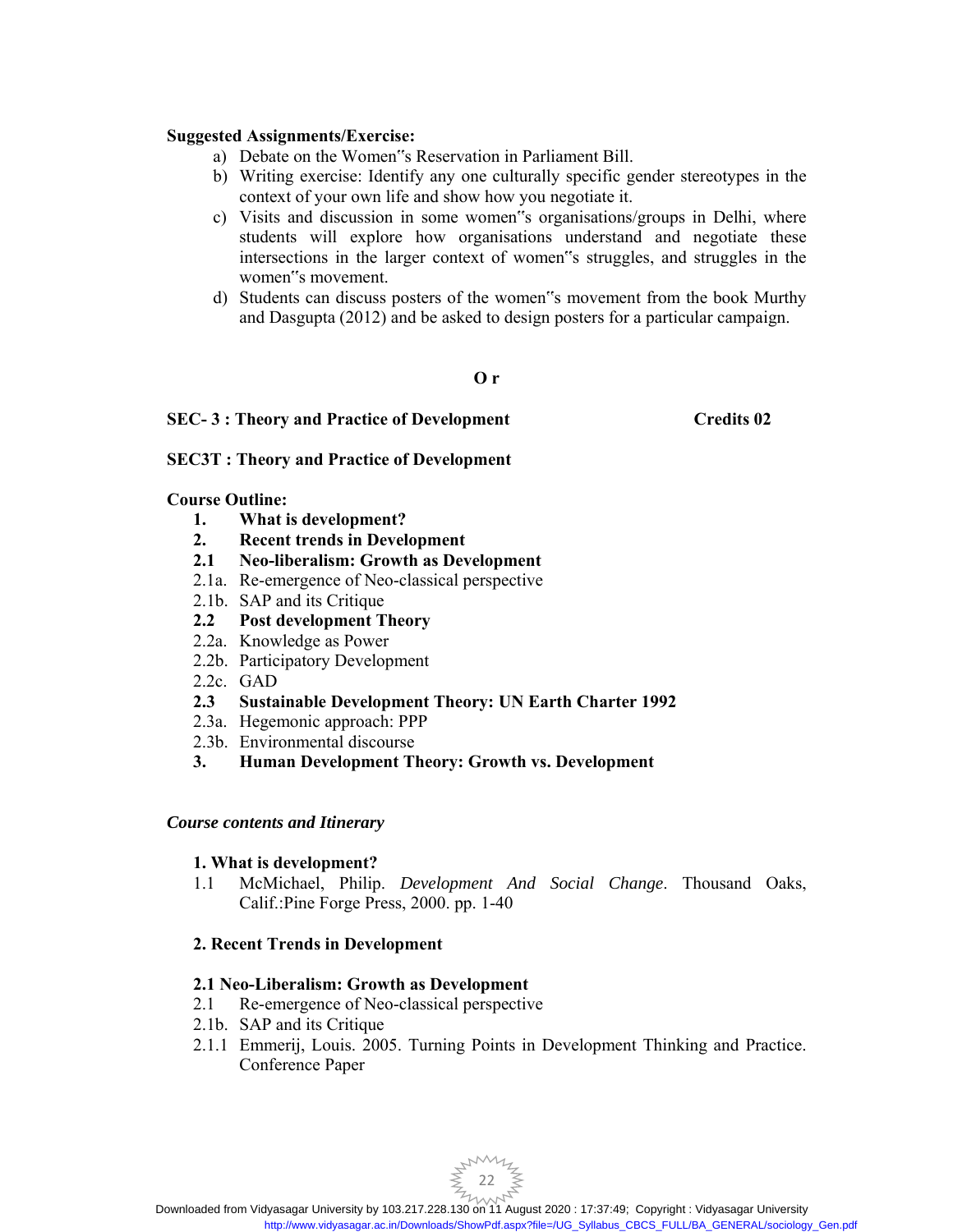- 2.1.2 Meilink, Henk. 2003. Structural Adjustment Programmes on the African Continent: The theoretical foundations of IMF/World Bank reform policies. ASC Working paper No. 53. pp 1-29
- 2.1.3 Sparr, Pamela. (ed.)1994. *Mortgaging Women's Lives: Feminist Critiques of Structural Adjustment.* London: Zed Books. pp 1-30

# **Exercises & Case Studies**

Exercise: A bedtime Story for Grown Ups

Case Study: Jayaweera, Swarna. 1994. Structural Adjustment Policies, Industrial development and Women in Sri Lanka in Pamela Sparr (ed) *Mortgaging Women's Lives: Feminist Critiques of Structural Adjustment.* London: Zed Books. pp 96-111

# **2.2 Post-Development Theory:**

- 2.2a. Knowledge as Power
- 2.2b Participatory Development
- 2.2c GAD
- 2.2.1 Sachs, Wolfgang. 2007(12th impression). *The Development Dictionary: A guide to Knowledge as Power*. London: Zed Books, Chap 1, 2 & pp 1-25, 264-274
- 2.1.2 Escobar, A. 2011. (paperback ed.) *Encountering development: The making and unmaking of the Third World* Princeton: Princeton Press, Chap 2 & 6, pp 21- 54, 212-226
- 2.2.1 Dipholo, Kenneth B. 2002. Trends in participatory development, *Journal of Social Development in Africa* Vol 17. No.1, pp 59-79
- 2.3.1 Razavi Shahrashoub and Miller Carol 1995. From WID to GAD: Conceptual Shifts in the Women and development Discourse Occasional Paper 1 United Nations Research Institute for Social Development: UNDP

# **Exercises & Case Studies**

Exercise1. Pass the Picture (from Stepping Stones, Action Aid Manual) Exercise2. Make a Gender Audit Report of any organization Case Study: Participatory Urban Planning in Porto Alegre, Brazil

# **2.3 Sustainable Development Theory: UN Earth Charter 1992**

- 2.3a Hegemonic approach: PPP
- 2.3b Environmental discourse

Buse, Kent. and Harmer, Andrew. 2004. Power to the Partners? : The Politics of Public-Private Health Partnerships *Development*, 2004, 47(2), pp 49–56 Exercise: Assess the JNNURM Plans of Delhi, Mumbai and Kolkata, Ref: http://www.pria.org/Reforming\_JNNURM.htm

# **3 Human Development Theory: Growth vs Development**

Friere, Paulo. 1972. Pedagogy of the Oppressed. New York: Herder & Herder Sen, Amartya. 1989. ''Development as Capabilities Expansion.'' Journal of Development Planning 19: 41 – 58.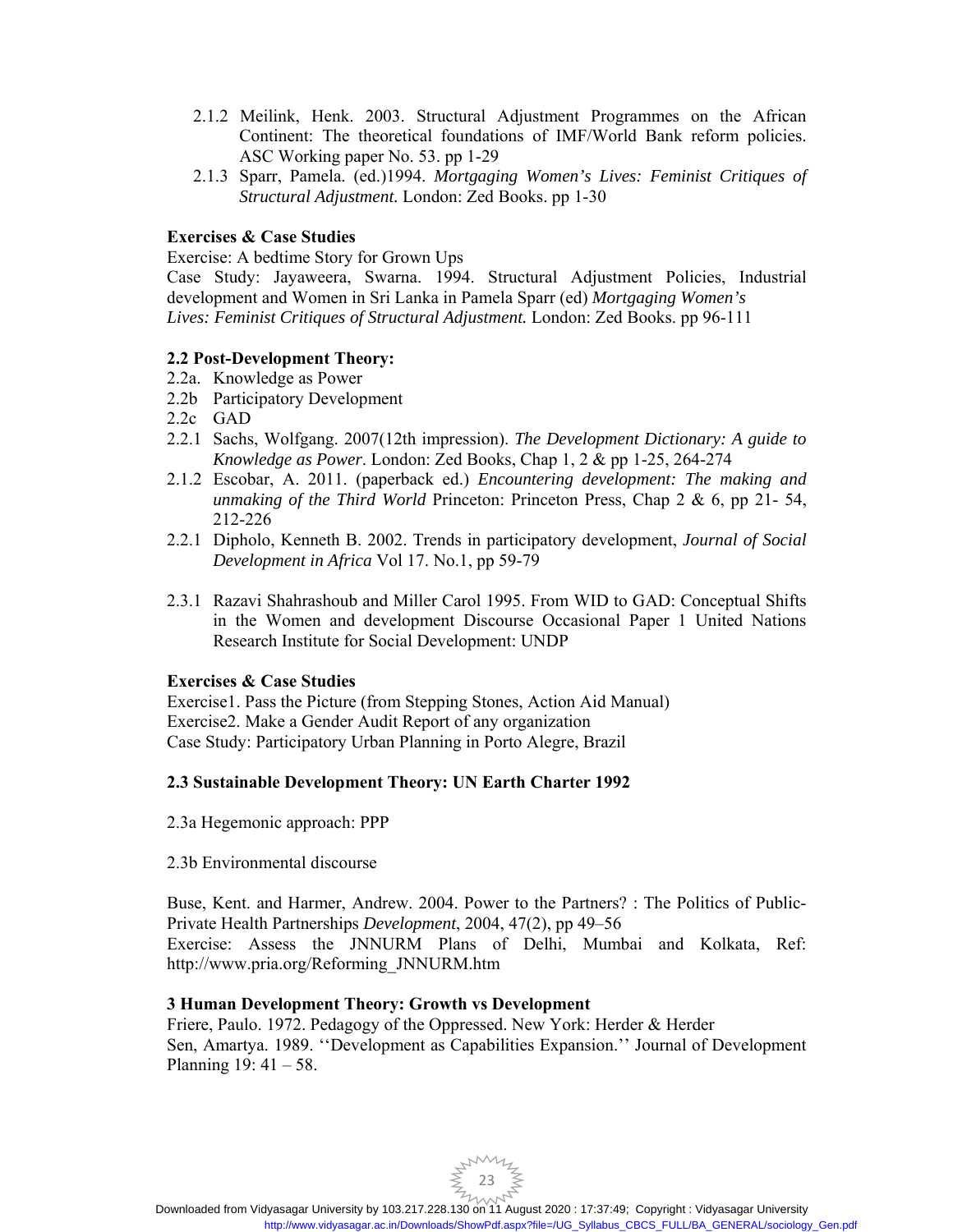Sen, Amartya. and Sudhir Anand. 1994. ''Sustainable Human Development: Concepts and Priorities.'' Background Paper for the Human Development Report 1994. New York: Human Development Report Office.

Fukuda-Parr, Sakiko. 2003. The human development paradigm: Operationalizing Sen's ideas on Capabilities, *Feminist Economics* 9(2 – 3), 2003, 301 – 317

#### **Exercises:**

Exercise1.Assess the quality of a nearby MCD school

Exercise2.Assess the quality of health care services in an urban PHC Case Study: Tint, Piia and Reinhold, Karin. 2008. Safety & health through Redesign of Garment Worker's Workplaces in Amita Sahaya (ed) *Selected Readings IV International Congress Women Work and health* New Delhi: WWHI

#### **Websites of Organizations for exercises and Case studies:**

- Family Planning Organization, UNDP, ILO, PRAXIS, PRIA-Participatory Research In Asia

- www.iclei.org, www.infochangeindia.org

# **SEC-4:** Society through the Visual Credits 02

#### **SEC4T : Society through the Visual**

# **Course Outline:**

- 1. Introduction to the Sociological Study of the Visual
- 2. Sociology and the Practice of Photography
- 3. Video and Film in Sociology
- 4. Sociology, Multimedia and Hypermedia

#### *Course contents and Itinerary*

# **1. Introduction to the Sociological Study of the Visual**

- 1.1 Mead, Margaret, 1995. 'Visual Anthropology in a Discipline of Words' in *Principles of Visual Anthropology* (ed) Paul Hockings, Second Edition, Mouton de Gruyter, pp 3-10
- 1.2 Pink, Sarah. 2013. *Doing Visual Ethnography*, Sage Publications Limited, Chaps 1 and 2

# **2. Sociology and the Practice of Photography**

- 2.1 Collier, John and Malcom Collier. 1986. *Visual Anthropology: Photography as a Research Method*, University of New Mexico Press, Chaps 1, 2 and 3
- 2.2 Becker, Howard S. 'Visual Sociology, Documentary Photography, and Photojournalism: It's (Almost) All a Matter of Context' in *Image-Based Research: A sourcebook for Qualitative Researchers*, Jon Prosser ed., Falmer Press, pp. 74-85
- 2.3 Prosser, Jon & Dona Scwartz, 1998. 'Photographs within the Sociological Research Process' in *Image-Based Research: A sourcebook for Qualitative Researchers*, Jon Prosser ed., Falmer Press, pp. 101-115

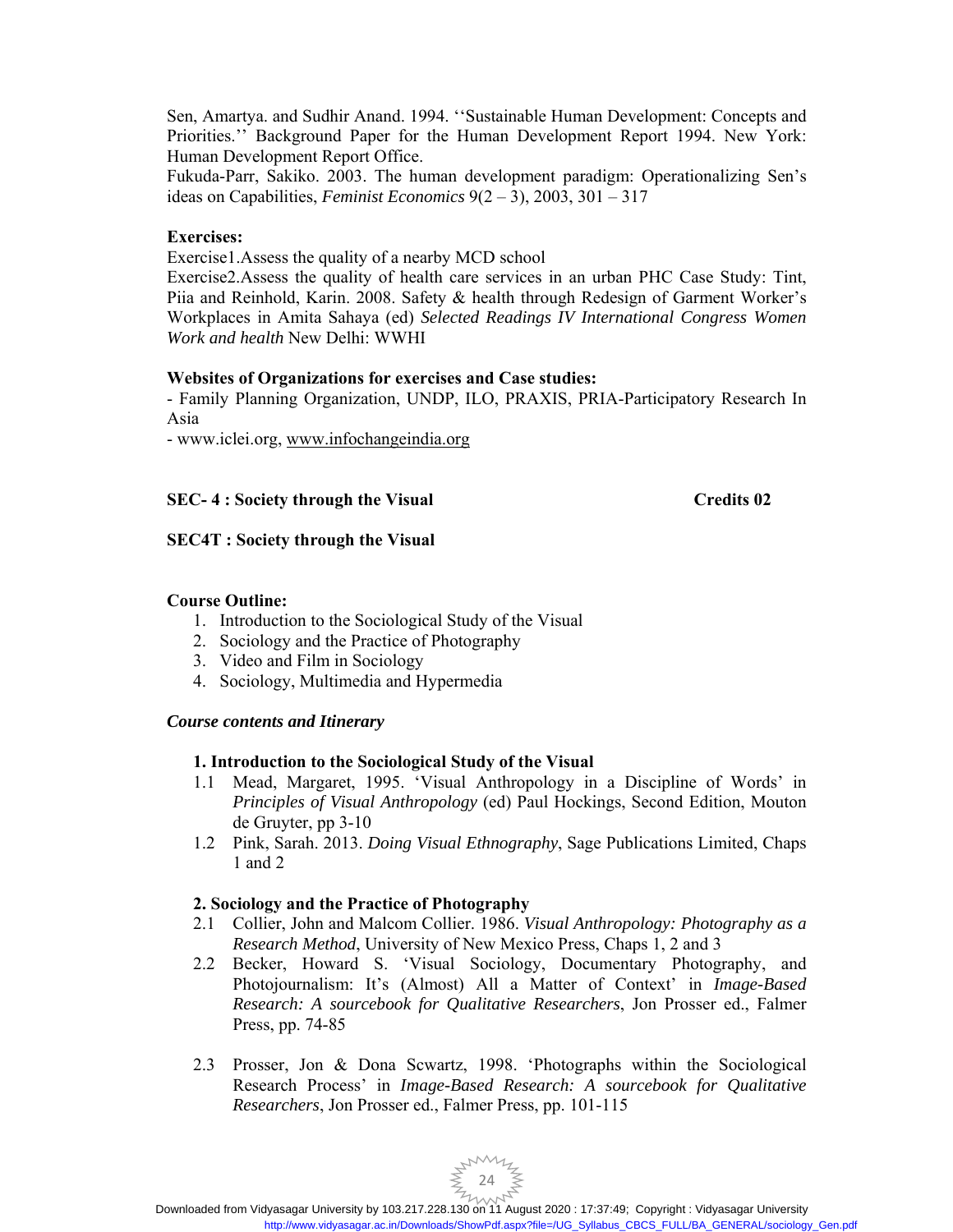# **3. Video and Film in Sociology**

- 3.1 Asch, Timothy and Patsy Asch, 1995. 'Film in Ethnographic Research' in *Principles of Visual Anthropology* (ed) Paul Hockings, Second Edition, Mouton de Gruyter, pp. 335-362
- 3.2 MacDougall, David. 2011. 'Anthropological Filmmaking: An Empirical Art.' in *Sage Handbook of Visual Research Methods*, Eric Margolis & Luc Pauwels, eds, pp. 99-113
- 3.3 Schaeffer, Joseph H, 1995. 'Videotape: New Techniques of Observation and Analysis in Anthropology' in *Principles of Visual Anthropology* (ed) Paul Hockings, Second Edition, Mouton de Gruyter, pp. 255-284

# **4. Sociology, Multimedia and Hypermedia**

- 4.1 Harper, Douglas.2012. *Visual Sociology*, Routledge, Chaps 7,8 and 9
- 4.2 Pink, Sarah. 2004. 'Conversing Anthropologically: Hypermedia as Anthropological Text' in *Working Images: Visual Research and Representation in Ethnography,* Sarah Pink et al. eds, Routledge, pp. 164-181
- 4.3 Lewis, Rob W. 'Media Convergence and Social Research: The Hathaway Project' in *Image-Based Research: A sourcebook for Qualitative Researchers*, Jon Prosser ed., Falmer Press, pp. 143-156

Note: The prescribed readings are application and practice oriented, providing guidelines for conducting Visual Research. The students will be expected to carry out short field research exercises based on these guidelines.

# **Or**

# **SEC- 4: Project Report Writing Credits 02 2**

- 1. Report Writing: Scope and Reason; Format of Research Report
- 2. Stages in Planning and Writing Process
- 3. Structure and Components of Research
- 4. Interpretation of Tables, Graphical Representation of Data, Use of Photographs, Case History
- 5. Ethical Issues; Referencing the Works of Others

# **Suggested Reading :**

- Baker, Therese, L. Doing Social Research (2nd edition). New York: McGraw-Hill, Inc., 1994.
- Booth, P.F. Report Writing, Huntingdon: Elm Publications, 1991.
- Britt, Steuart Henderson. The Writing of Readable Research Reports. Journal of Marketing Research 8, no. (1971): 262-266.
- Bryman, Alan. Social Research Methods (3rd edition). Oxford University Press, 2008.15

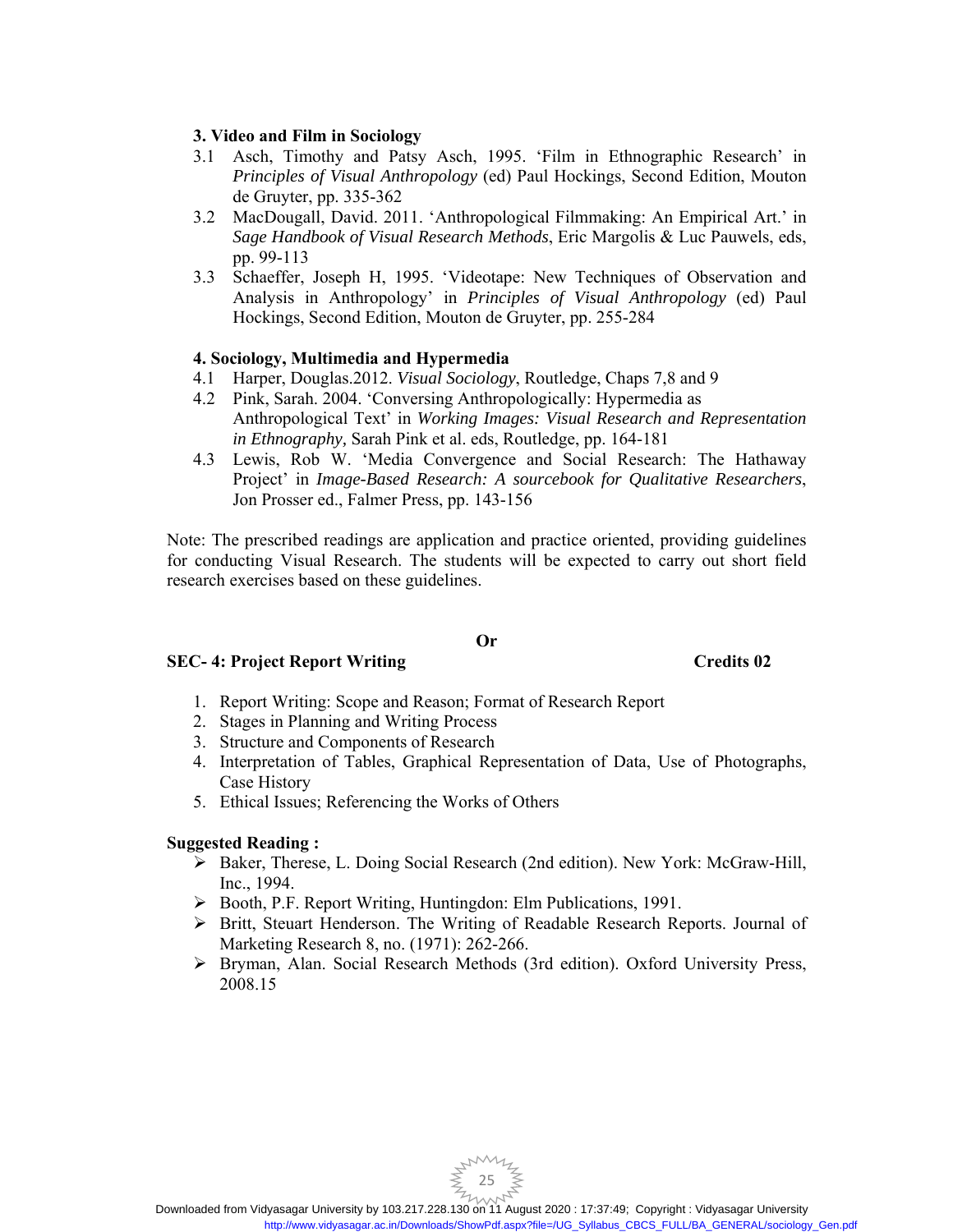# *Generic Elective (GE) [Interdisciplinary for other department]*

#### **GE- 1 : Invitation to Sociology I Credits 06**

#### **GE1T : Invitation to Sociology I**

#### **Course Outline:**

- 1) **Sociology as a Discipline:** Scope and Subject Matter of Sociology; Scientific Claim of Sociology; Sociological Imagination; Relation of Sociology with other Social Sciences
- 2) **Some Basic Concepts:** Social Institution; Association; Groups and its Forms; Status and Role; Norms & Values; Social Structure; Social Processes: Concept and Types.
- 3) **Culture, Society and Socialization**: Definition and Component of Culture; Role of Culture in Social Life, Socialization: Meaning, Types and Agencies
- 4) **Social Change and Social Mobility**: Social Change: Meaning, Types and Agencies; Social Mobility: Meaning and Types
- 5) **Social Stratification**: Concept of Social Stratification; Characteristics and Forms: Caste, Class and Gender

# **Suggested Readings:**

- Anthony Giddens. 2013. *Sociology* (Seventh Edition).
- Haralambos and Holborn. 2000. *Sociology Themes and Perspectives*. Collins.
- Jayaram, N. 1987. *Introductory Sociology.* Macmillan Press Limited.
- Macionis, John. 1996. *Sociology*. New Jersey: Prentice Hall.
- Fulcher, James and John Scott. 2007. *Sociology*. Third Ed. OUP.
- Alex, Inkeles. 1975. *Sociology*. London: Prentice Hall.
- Berger, Peter. 1966. *An Invitation to Sociology A Humanist Perspective*. Harmondsworth: Penguin.
- Bottomore, T.B. 1962. *Sociology*. London: George Allen and Unwin.

# **Or**

#### **GE-1: Methods of Sociological Enquiry Credits 06**

# **GE1T: Methods of Sociological Enquiry**

#### **Course Outline:**

- **1. The Logic of Social Research**
- 1.1 What is Sociological Research?
- 1.2 Objectivity in the Social Sciences
- 1.3 Reflexivity

#### **2**. **Methodological Perspectives**

- 2.1 The Comparative Method
- 2.2 The Ethnographic Method

#### **3. Modes of Enquiry**

3.1 Theory and Research

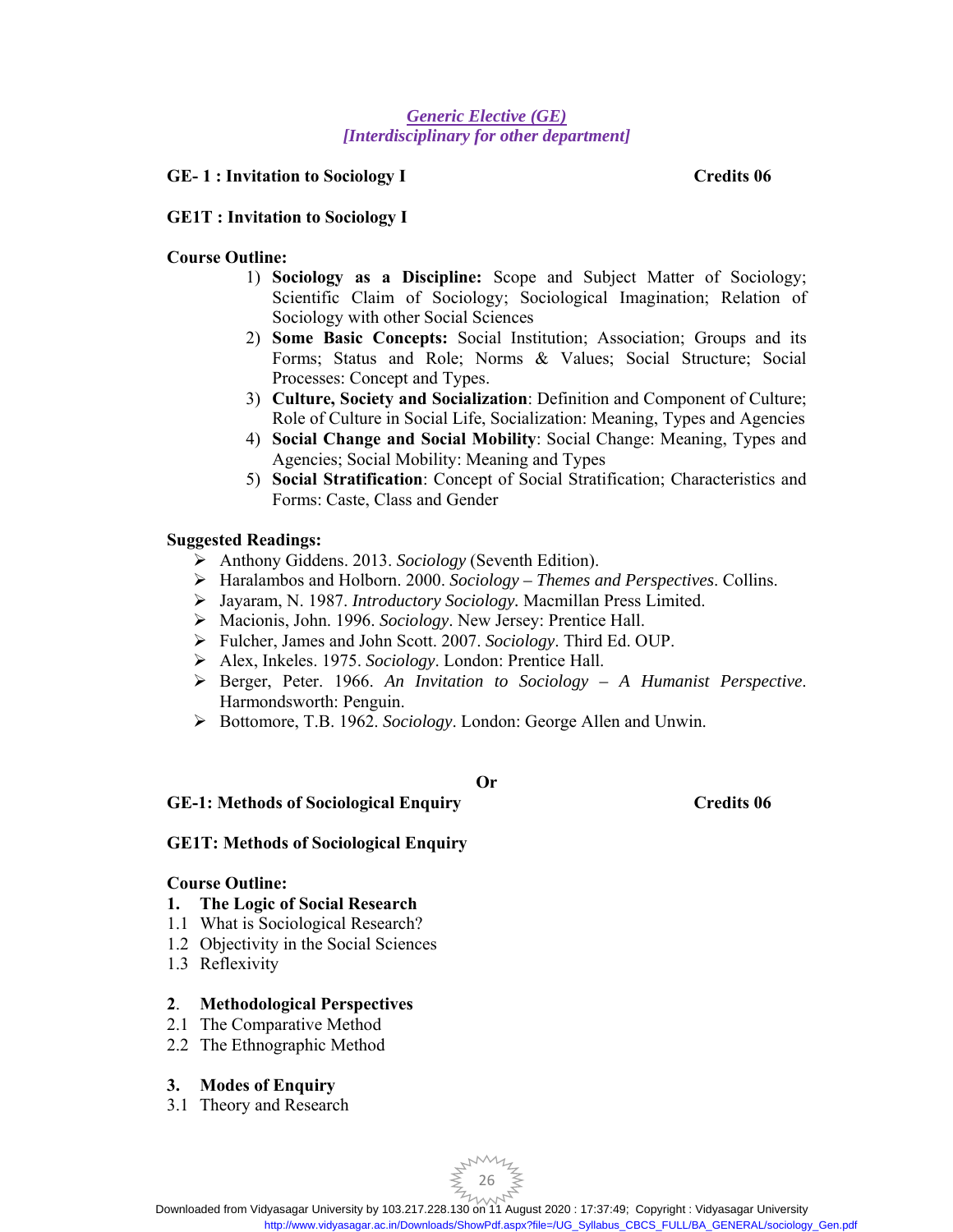# 3.2 Analyzing Data: Quantitative and Qualitative

# *Course contents and Itinerary*

# **1. The Logic of Social Research**

# **1.1 What is Sociological Research?**

- 1.1.1 Mills, C. W. 1959, *The Sociological Imagination,* London: Oxford University Press, Chapter 1, pp. 3‐24.
- 1.1.2 Gluckman, M. 1978, 'Introduction', in A. L. Epstein (ed.), *The Craft of Social Anthropology,* Delhi: Hindustan Publishing Corporation, pp. xv‐xxiv.

# **1.2**. **Objectivity in the Social Sciences**

- 1.2.1. Durkheim, E. 1958, *The Rules of Sociological Method,* New York: The Free Press, Chapter 1& 2, pp. 1‐46.
- 1.2.2. Weber, Max. 1949, *The Methodology of the Social Sciences,* New York: The Free Press, Foreword, pp. iii- x.

# **1.3. Reflexivity**

1.3.1 Gouldner, Alvin. 1970, *The Coming Crisis of Western Sociology,* New York: Basic Books, Chapter 13, pp. 481‐511.

# **2. Methodological Perspectives**

# **2.1. The Comparative Method**

- 2.1.1. Radcliffe‐Brown, A. R. 1958, *Methods in Social Anthropology,* Delhi: Asia Publishing Corporation, Chapter 5, pp. 91‐108.
- 2.1.2. Béteille, A. 2002, *Sociology: Essays on Approach and Method,* New Delhi: Oxford University Press, Chapter 4, pp. 72‐94.

# **2.2. The Ethnographic Method**

2.2.1 Geertz, Clifford. 1973. *Interpretation of Cultures,* New York: Basic Books. Chapter 1, pp. 3-30.

# **3. Modes of Enquiry**

# **3.1. Theory and Research**

- 3.1.1 Merton, R. K. 1972, *Social Theory and Social Structure,* Delhi: Arvind Publishing House, Chapters 4 & 5, pp. 139‐171.
- 3.1.2 Bryman, Alan. 2004, *Quantity and Quality in Social Research,* New York: Routledge, Chapter 2 & 3, pp. 11‐70.

# **3.2 Constructing the Object of Research**

3.2.1 Srinivas, M.N. et. al. 2002(reprint), *The Fieldworker and the Field: Problems and Challenges in Sociological Investigation*, New Delhi: OUP, Introduction, pp. 1-14.

# **Or**

# **GE- 1 : Western Sociological Thought I Credits 06**

# **GE 1T : Western Sociological Thought I**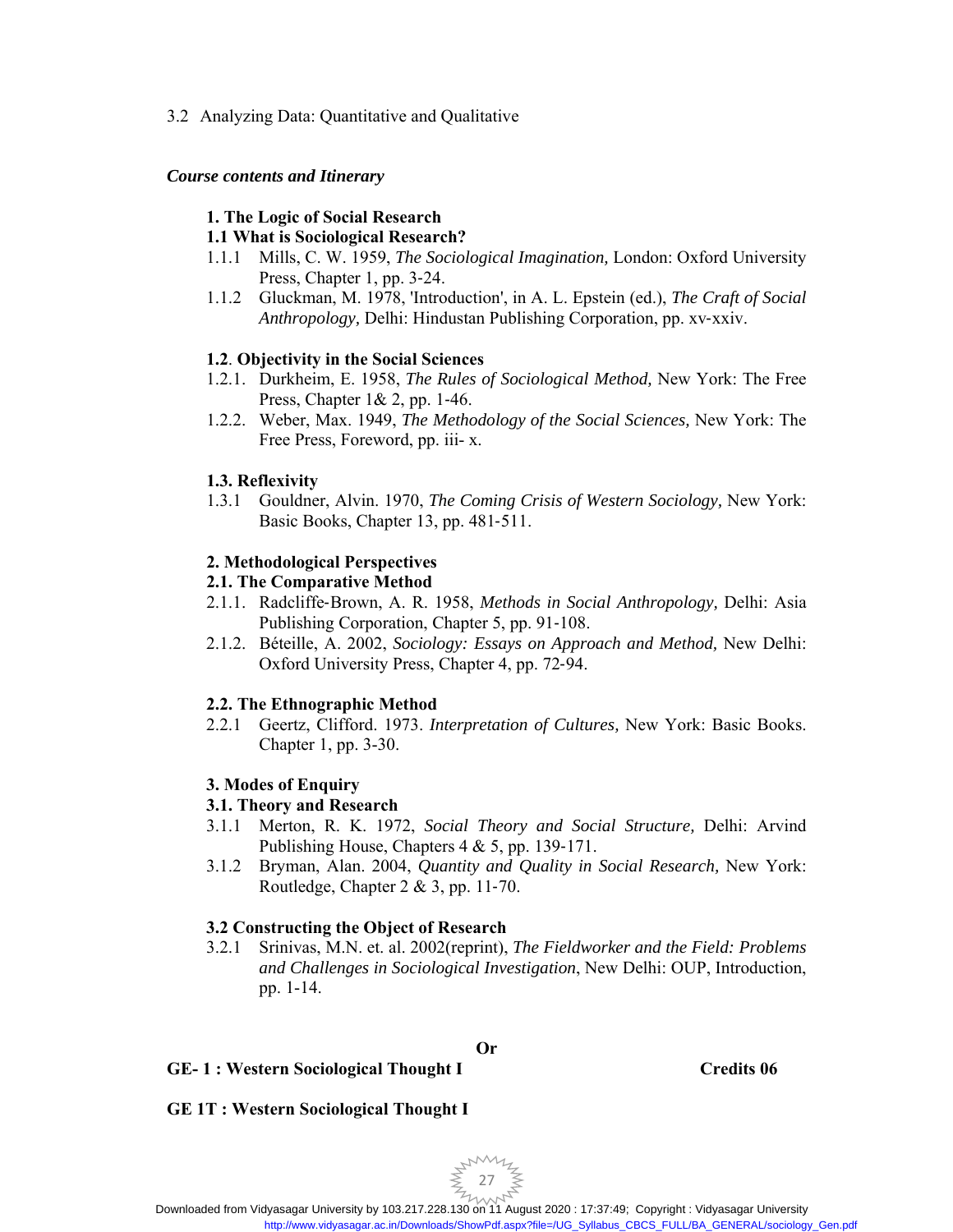# **Course Outline:**

- 1. **Age of Revolution:** The Three Revolutions- French, American and Industrial; Transition from Enlightenment to Revolution, Rise of Sociology as a Discipline
- 2. **Auguste Comte:** Theory of Evolution and Progress; Hierarchy of Sciences; The Subject Matter and Tasks of Sociology, Social Statics and Dynamics
- 3. **Herbert Spencer** Militant and Industrial Societies, Evolution, Individualism versus Organicism, Non-Intervention and Survival of the Fittest
- 4. **Karl Marx** Religion, Historical and Dialectical Materialism, Class Struggle, Revolution,

# **Suggested Readings:**

- Aron, Raymond. 1986. *Main Currents in Sociological Thought*, Vol. I & II, Penguin Books, Harmondsworth, Middlesex, 1986 (Chapter on Karl Marx).
- Coser, Lewis A. *Masters of Sociological Thought: Ideas in Social and Historical Context*, Second Edition, New York, Harcourt Brace Jovanovitch, 1977
- Ransome, Paul. 2010. *Social Theory*. Rawat Publication.
- Ritzer, George. 1996. Classical Sociological Theory, McGraw-Hill
- Timasheff, N. S. *Sociological Theory*. Random House. 1967.

# **GE-2 : Introduction to Sociology Credits 06**

#### **GE2T : Introduction to Sociology**

# **Course Outline:**

# **1. Nature and Scope of Sociology**

- 1.1 History of Sociology
- 1.2 Relationship of Sociology with other Social Sciences:
- 1.2.1 Anthropology
- 1.2.2 Psychology
- 1.2.3 History

#### **2. Sociological Concepts**

- 2.1 Status and Role
- 2.2 Groups
- 2.3 Culture
- 2.4 Socialization
- 2.5. Structure and Function
- 2.6. Social Control and Change

#### *Course contents and Itinerary*

# **1. Nature and Scope of Sociology**

- 1.1 History of Sociology
- 1.1.1 Giddens, A., 2006 (5th ed.), *Sociology*, London: Oxford University Press, Chapter 1, pp. 2-29.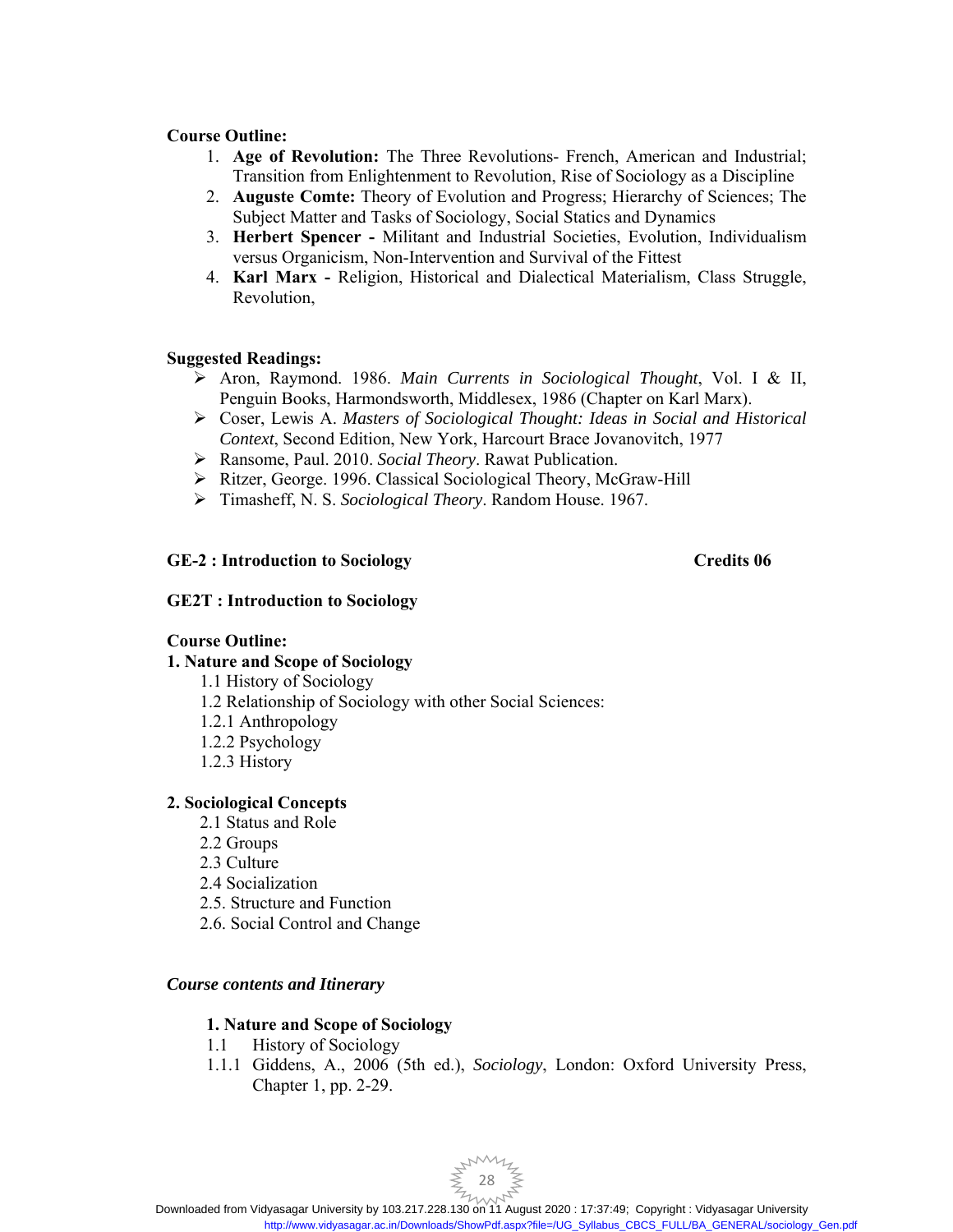- 1.1.2 Relationship of Sociology with other Social Sciences: Anthropology, Psychology and History.
- 1.1.3 Beattie, J., 1951, *Other Cultures*, New York: The Free Press, Chapter 2, pp. 16-34.

# **2. Sociological Concepts**

- 2.1 Status and Role
- 2.1.1 Bierstedt, R., 1974, *The Social Order*, New York: McGraw Hill, Chapter 9, pp. 250-279.
- 2.1.2 Linton, R., 1936, *The Study of Man,* New York: Appleton Century Crofts, Chapter 8, pp. 113-131.
- 2.2 Groups
- 2.2.1 Bierstedt, R., 1974, *The Social Order*, New York: McGraw Hill, Chapter 10, pp. 280-309.
- 2.3 Culture
- 2.3.1 Bierstedt, R., 1974, *The Social Order*, New York: McGraw Hill, Chapter 5 & 6, pp. 125- 187 .
- 2.4 Socialization
- 2.4.1 Horton, P.B. and C.L. Hunt, 1985, *Sociology,* New York: McGraw Hill, Chapter 4, pp. 79-103.
- 2.5 Structure and Function
- 2.5.1 Radcliffe-Brown, A.R., 1976, *Structure and Function in Primitive Society,*  London: Cohen and West, Chapter 9 & 10, pp. 178-204.
- 2.6. Social Control and Change
- 2.6.1 Horton, P.B. and C.L. Hunt, 1985, *Sociology,* New York: McGraw Hill, Chapter 7 & 20, pp. 154-181, 509-540.

# **GE-2: Sociology of India Credits 06**

# **Or**

# **GE2T : Sociology of India**

# **Course Outline:**

- 1. India as a Plural Society
- 2. Social Institutions and Practices
	- 2.1 Caste
	- 2.2 Tribe
	- 2.3 Class
	- 2.4 Village
	- 2.5 Family and Kinship
- 3. Identities and Change
	- 3.1 Dalits' Movement
	- 3.2 Women's Movement
- 4. Challenges to State and Society
	- 4.1Communalism
	- 4.2 Secularism

# *Course contents and Itinerary*

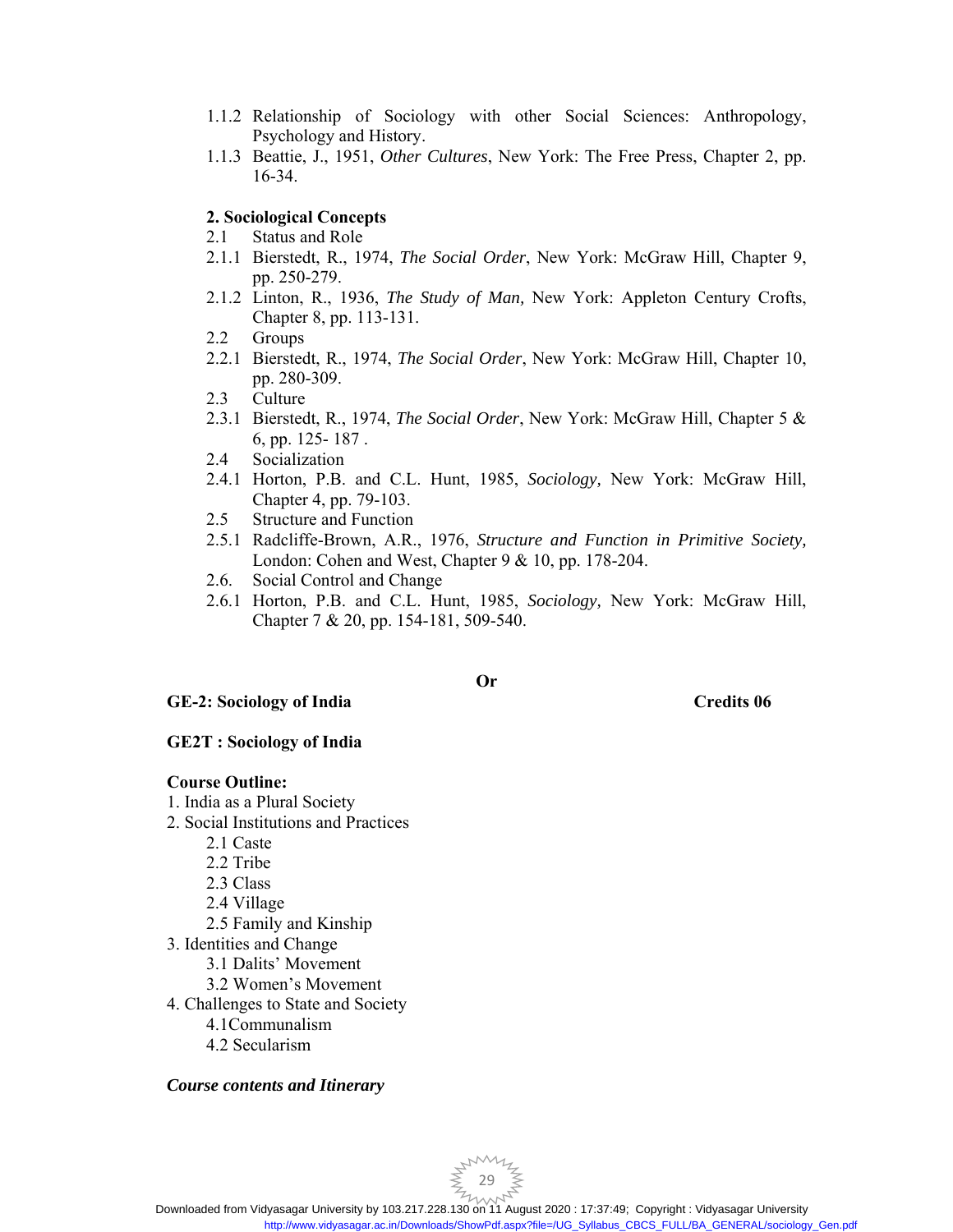# **1. India as a Plural Society**

- 1.1 Mason, Philip 1967. "Unity and Diversity : An Introductory Review" in Philip Mason(ed.) India and Ceylon: Unity and Diversity. London: Oxford University Press, Introduction.
- 1.2 Stern, Robert W. 2003. *Changing India.* Cambridge: CUP. Introduction. Change, societies of India and Indian Society. pp.  $1 - 31$ .

# **2. Social Institutions and Practices**

# **2.1 Caste**

- 2.1.1 Srinivas, M.N., 1969, "The Caste System in India", in A. Beteille (ed.) *Social Inequality: Selected Readings.* Harmondsworth: Penguin Books, pp.265-272.
- 2.1.2 Srinivas, M.N., 1956, "A Note on Sanskritization and Westernization", *The Far Eastern Quarterly*, Volume 15, No. 4, pp 481-496.
- 2.1.3 Alavi, Hamaza and John Harriss (eds.) 1989. *Sociology of 'Developing Societies': South Asia.* London: Macmillan. John Harriss, The Formation of Indian society: Ideology and Power". pp. 126 –133.

**Or** 

# **GE-2 : Sociological Theories Credits 06**

# **GE2T : Sociological Theories**

# **Course Outline:**

# **1. Karl Marx**

- 1.1 Materialist Conception of History
- 1.2 Class and Class Struggle

# **2. Emile Durkheim**

- 2.1 Social Fact
- 2.2 Forms of Solidarity

# **3. Max Weber**

- 3.1 Ideal Types and Social Action
- 3.2 Types of Authority

# *Course contents and Itinerary*

# 1. **Karl Marx**

1.1 **Materialist Conception of History** 

# 1.2 **Class and Class Struggle**

- 1.1.1 Marx, K. and Friedrich Engels. 2002. *The Communist Manifesto.*  Harmondsworth :Penguin.
- 1.1.2 Aron, R. 1967. *Main Currents in Sociological Thought.* London: Weidenfield and Nicholson, Vol. 1. pp. 107-180.
- 1.1.3 Calhoun, J. Craig, 2007. *Classical Sociological Theory.* 2nd Edition Blackwell, pp. 73-130.
- 1.1.4 Jayapalan, N. 2001. *Sociological Theories*. Atlantic Publisher, pp.35-69.

# 2. **Emile Durkheim**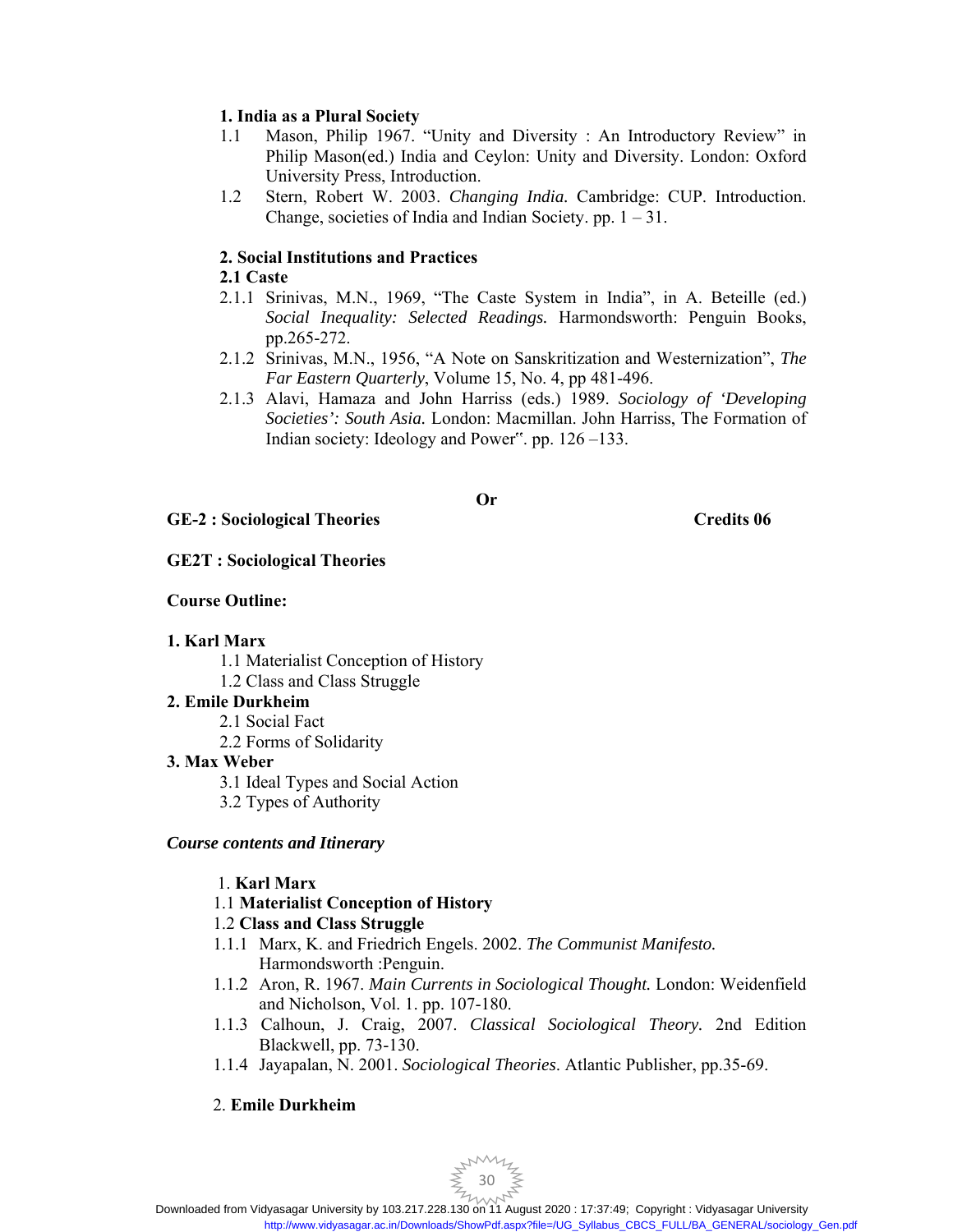# 2.1 **Social Fact**

- 2.1.1 Durkheim, E. 1958. *The Rules of Sociological Method*. Glencoe: Free Press, Chapters 1 and 3.
- 2.1.2 Jones R.A. 1986, *Emile Durkheim: An Introduction to Four Major Works*. London: Sage. Chapters 3 and 4.

# 2.2 **Forms of Solidarity**

- 2.2.1 Aron, R. 1967. *Main Currents in Sociological Thought* London: Weidenfield and Nicholson, Vol. 2, pp. 11-97.
- 2.2.2 Calhoun, J. Craig, 2007. *Classical Sociological Theory* 2nd Edition. Blackwell, pp.131-180.
- 2.2.3 Jayapalan, N. 2001. *Sociological Theories*. Atlantic Publisher, pp.146-178.

# 3 **Max Weber**

# 3.1 **Ideal Types and Social Action**

# 3.2 **Types of Authority**

- 3.1.1 Gerth, H.H. and C. Wright Mills (eds.) 1948. *From Max Weber*: *Essays in Sociology*. London: Routledge and Kegan Paul, Introduction.
- 3.1.2 Aron, R. 1967. *Main Currents in Sociological Thought.* London: Weidenfield and Nicholson, Vol. 2, pp.177-252.
- 3.1.3 Calhoun, J. Craig, 2007. *Classical Sociological Theory.* 2nd Edition. Blackwell, pp.205-274.
- 3.1.4 Jayapalan, N. 2001. *Sociological Theories*. Atlantic Publisher, pp.97-115.

# **2.2 Tribe**

2.2.1 Haimendorf, C.V.F., 1967, "The Position of Tribal Population in India", in Philip Mason (ed.), *India and Ceylon : Unity and Diversity*, New York: Oxford University Press, Chapter 9.

# **2.3 Class**

- 2.3.1 Thorner, Daniel, 1992."Agrarian Structure" in Dipankar Gupta (ed.), *Social Stratification in India*, New Delhi: Oxford University Press, pp. 261-270.
- 2.3.2 Deshpande, Satish, 2003, *Contemporary India : A Sociological View*. New Delhi; Viking, pp. 125-150.

# **2.4 Village**

2.4.1 Srinivas, M.N., 1987, *The Dominant Caste and Other Essays,* Delhi: Oxford University Press, pp.20-59.

# **2.5 Family and Kinship**

- 2.5.1 Shah, A. M., 1998, *The Family in India: Critical Essays*. New Delhi: Orient Longman, pp.52-63.
- 2.5.2 Karve, Iravati. 1994, The Kinship map of India", in Patricia Uberoi(ed.) *Family, kinship and marriage in India.* Delhi: Oxford University Press, pp.50-73.

# **3. Identities and Change**

- 3.1 Shah, Ghanshyam. 2001, *Dalit identity and politics.* Delhi: Sage Publications, Chapter 1 and 7.
- 3.2 Kumar, Radha. 1999, "From Chipko to sati: The Contemporary women"s movement", in Nivedita Menon (ed.) *Gender and Politics in India*. Delhi: Oxford University Press, pp. 342-369.